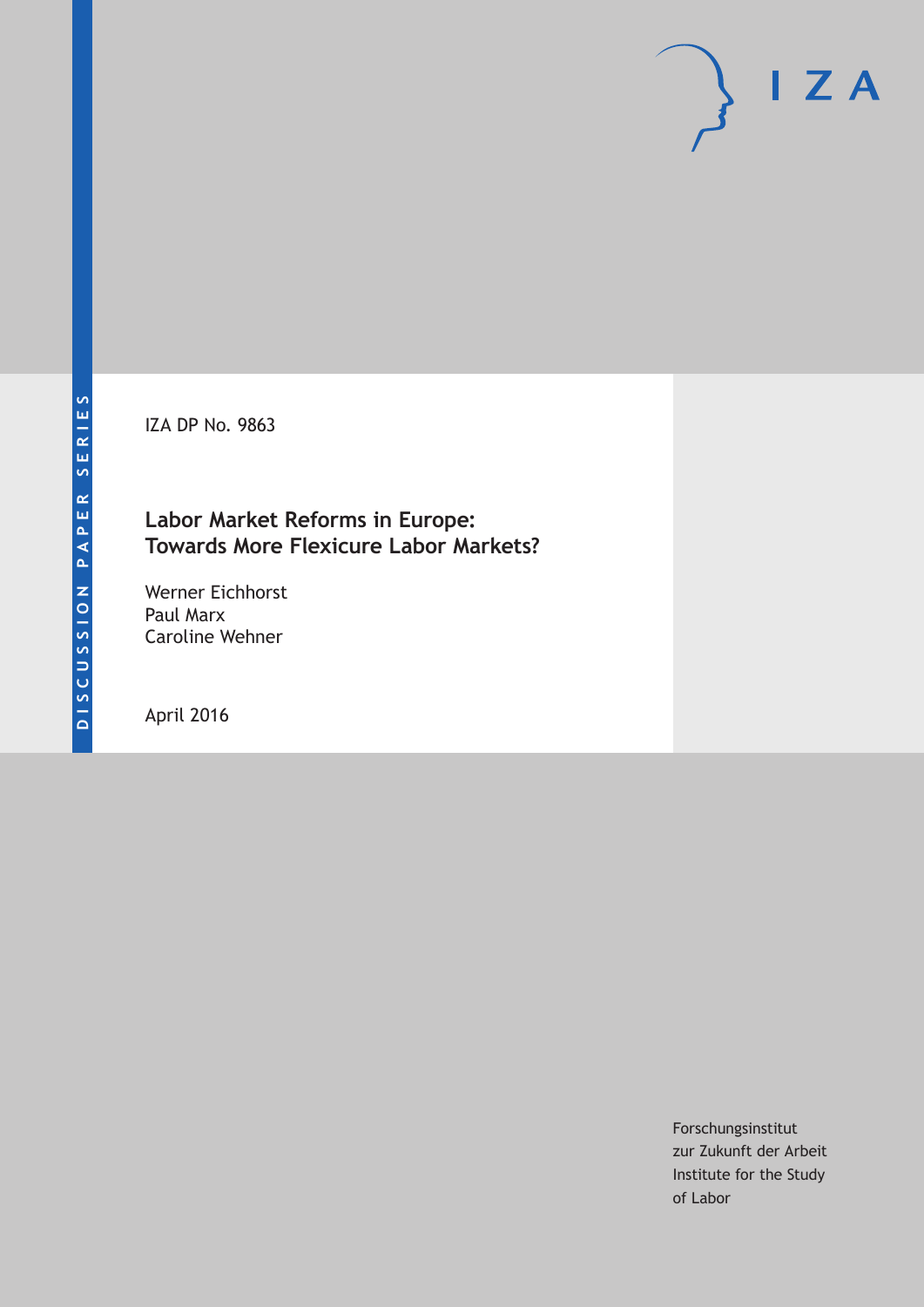# **Labor Market Reforms in Europe: Towards More Flexicure Labor Markets?**

## **Werner Eichhorst**  *IZA*

# **Paul Marx**

*University of Southern Denmark and IZA* 

# **Caroline Wehner**

*IZA and Maastricht University*

# Discussion Paper No. 9863 April 2016

IZA

P.O. Box 7240 53072 Bonn **Germany** 

Phone: +49-228-3894-0 Fax: +49-228-3894-180 E-mail: iza@iza.org

Any opinions expressed here are those of the author(s) and not those of IZA. Research published in this series may include views on policy, but the institute itself takes no institutional policy positions. The IZA research network is committed to the IZA Guiding Principles of Research Integrity.

The Institute for the Study of Labor (IZA) in Bonn is a local and virtual international research center and a place of communication between science, politics and business. IZA is an independent nonprofit organization supported by Deutsche Post Foundation. The center is associated with the University of Bonn and offers a stimulating research environment through its international network, workshops and conferences, data service, project support, research visits and doctoral program. IZA engages in (i) original and internationally competitive research in all fields of labor economics, (ii) development of policy concepts, and (iii) dissemination of research results and concepts to the interested public.

IZA Discussion Papers often represent preliminary work and are circulated to encourage discussion. Citation of such a paper should account for its provisional character. A revised version may be available directly from the author.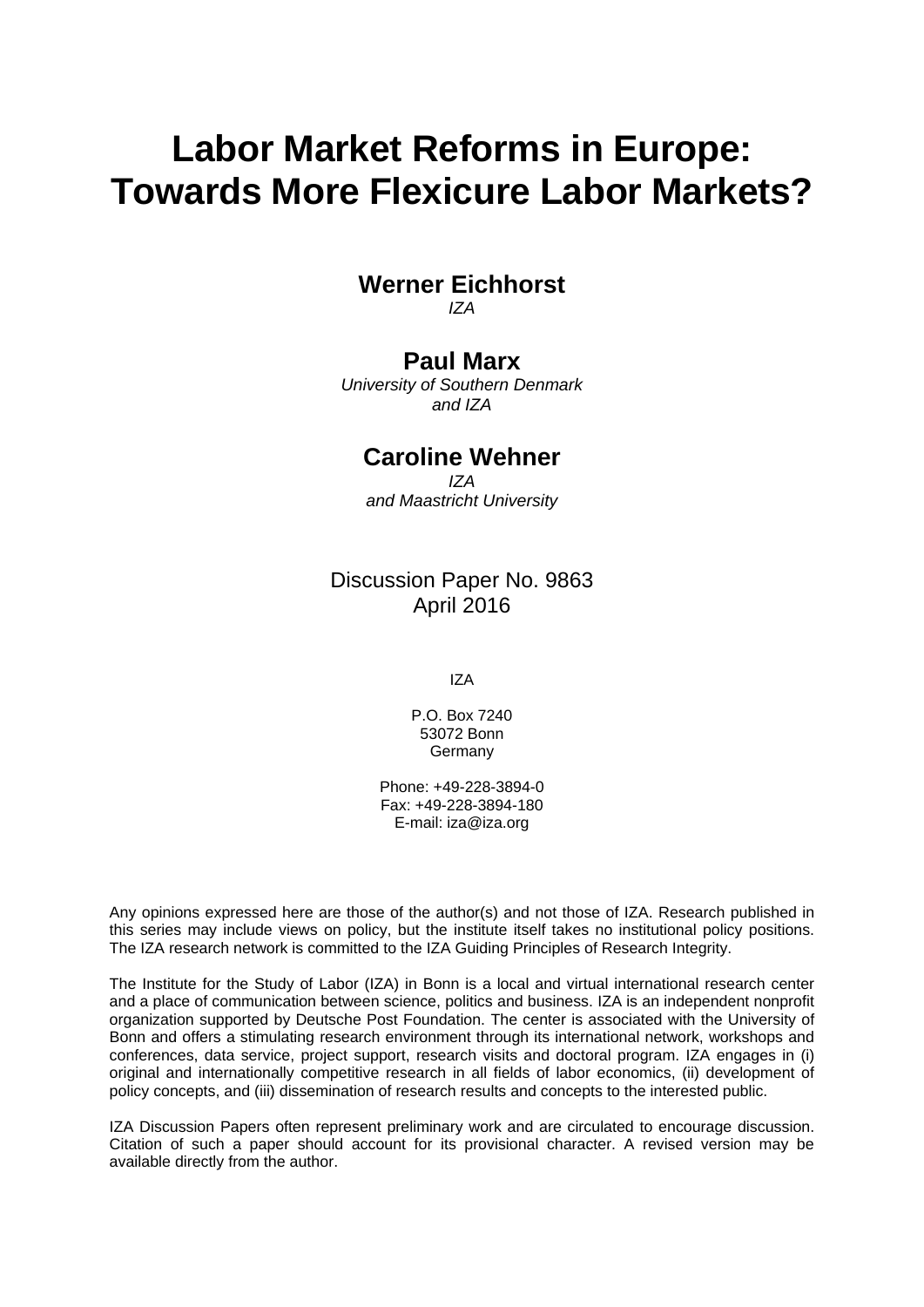IZA Discussion Paper No. 9863 April 2016

# **ABSTRACT**

# **Labor Market Reforms in Europe: Towards More Flexicure Labor Markets?1**

Labor market segmentation refers to a salient divide between secure and insecure jobs and is related to problems in important areas, including macro-economic efficiency, workers' wellbeing and repercussions for social cohesion. European countries have started a new wave of labor market reforms in the aftermath of the 2008/09 crisis to tackle a number of issues, including labor market segmentation. This particularly concerns reforms in: (1) employment protection, i.e. dismissal protection and restrictions on fixed-term contracts; (2) unemployment benefit generosity and coverage; and (3) the intensity of active labor market policies. The paper provides an overview of reform patterns and tries to assess whether and to what extent these reforms have led to more or less dualized labor markets in terms of dismissal protection, the provision of unemployment benefits and access to ALMPs. In particular, we will provide some evidence on potential changes in hirings on temporary contracts.

JEL Classification: J42, J48, J68

Keywords: employment protection, labor market reforms, unemployment insurance, flexicurity

Corresponding author:

Werner Eichhorst  $IZ\Delta$ P.O. Box 7240 53072 Bonn Germany E-mail: Eichhorst@iza.org

 $\overline{\phantom{a}}$ 

<sup>1</sup> A draft of this paper was presented at the IZA / ILO Conference on "Assessing Labor Market Reforms" held at the ILO in Geneva on 10 March 2016. The authors are grateful to Guy Mundlak and other colleagues participating in the discussion for their comments on the earlier version. We are also grateful to Sarah Stahlmann for her excellent research support and to Richard Forsythe for editorial suggestions.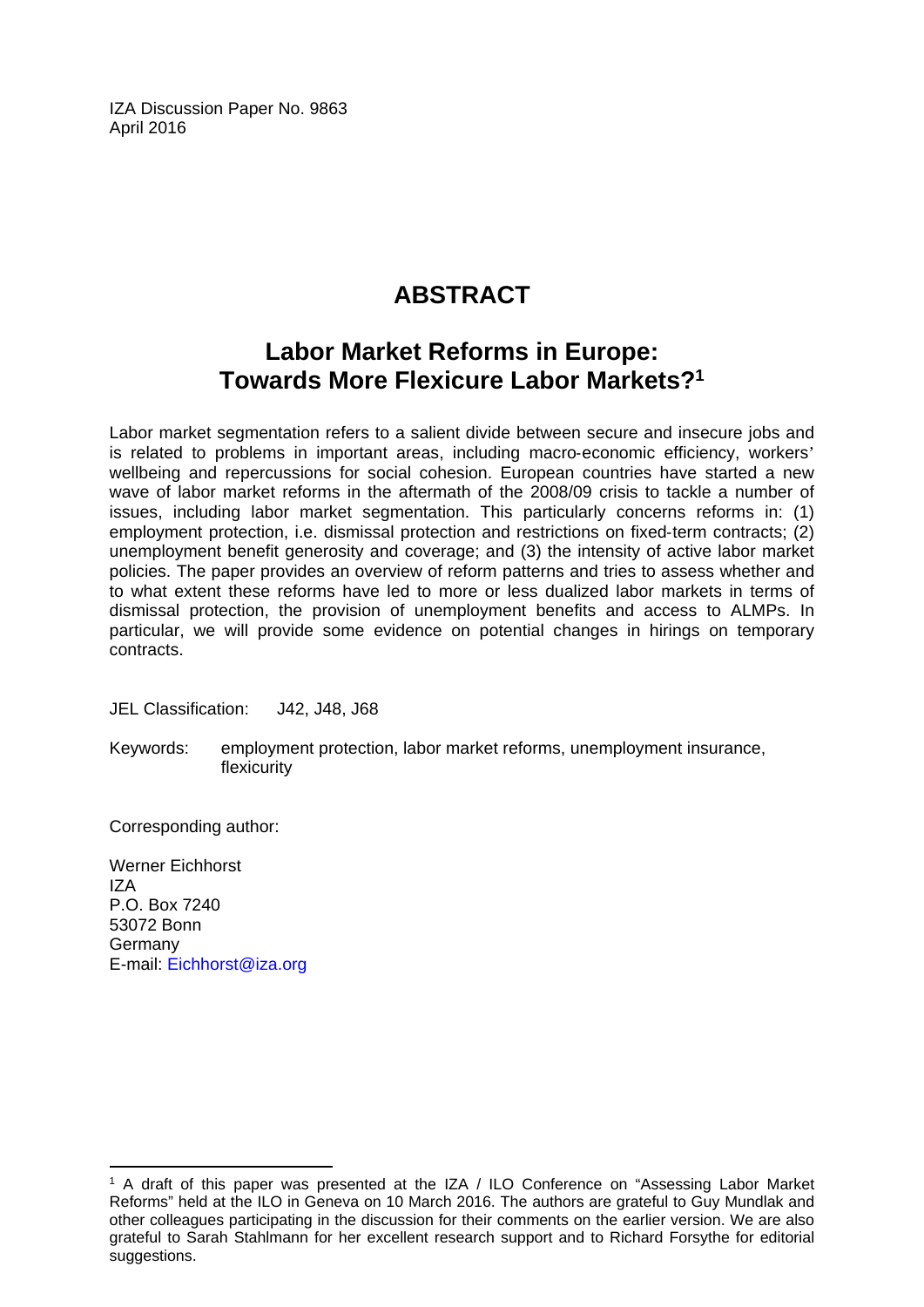## **1 Introduction**

Labor market segmentation has been one of the most prominent topics in the debate about labor market reforms in Europe. The issue has gained new momentum with the asymmetrical impact of the 2008/09 recession on young people – many of whom are employed on a fixed‐ term basis – and the subsequent wave of labor market reforms implemented particularly in countries heavily hit by the crisis. This paper aims to show trends in labor segmentation patterns, provide an overview of recent labor market reforms and assess whether these reforms have deepened the segmentation or – reversing a long‐standing trend – helped to overcome divides in the labor market that were often attributed to institutional dysfunctionalities.

What do we mean when we talk about labor market segmentation? The term has been used in different ways over recent decades. In this report, we will use it to refer to a salient divide in European labor markets between *secure* and *insecure* jobs. This divide has been institutionalized by the creation and expansion of non‐standard forms of employment, most notably temporary employment (such as fixed-term and agency work). It does not make much sense to think of segmentation in static terms. A labor market is only segmented if there are significant mobility barriers. A large stock of temporary workers in the labor market is unproblematic if there is high mobility into secure jobs; indeed, many temporary workers make such a successful transition. However, segmentation exists if workers feel 'trapped' in unstable and insecure jobs, interrupted by repeated unemployment spells. Addressing segmentation thus means addressing (lacking) mobility into stable jobs.

To be more specific, we have to be clear about which problems resulting from segmentation are to be addressed. With some simplification, they can be found in three areas: macroeconomic efficiency, workers' well‐being and repercussions for social cohesion. Regarding macro-economic effects, there are indications that the growth of temporary employment has hampered productivity growth (because investment in the workforce is discouraged) and failed to increase employment levels (because secure employment is substituted with temporary jobs) (Boeri and Garibaldi 2007; Boeri 2011).

There is also strong evidence that job insecurity and temporary contractsin particular depress workers' health and well‐being (Benach et al. 2014; De Cuyper et al. 2008; Sverke et al. 2002). Naturally, the same is true for unemployment and poverty, as experiences that are inevitable if mobility out of insecure jobs is lacking. There are strong indications that the stress caused by such social problems not only impedes health but also interferes with central aspects of people's lives, including cognitive abilities, family formation and parenting (Mani et al. 2013). What makes segmentation and labor market risk particularly stressful is that many European welfare states are ill-prepared to deal with non-standard workers. Built upon the assumptions underlying the post‐war employment model, eligibility criteria for social insurance benefits often disadvantage workers with short and interrupted work records (Berton et al. 2012; Clasen and Clegg 2011; Hinrichs and Jessoula 2012).

Hence, the premise of this paper is that measures to address labor market segmentation should primarily improve non‐standard workers' socio‐economic situation in terms of employment stability and mobility as well as social protection. Nonetheless, for the sake of social cohesion and democratic legitimacy, they should also break with the 'dualizing' reforms of the past and signal more solidarity across labor market divides.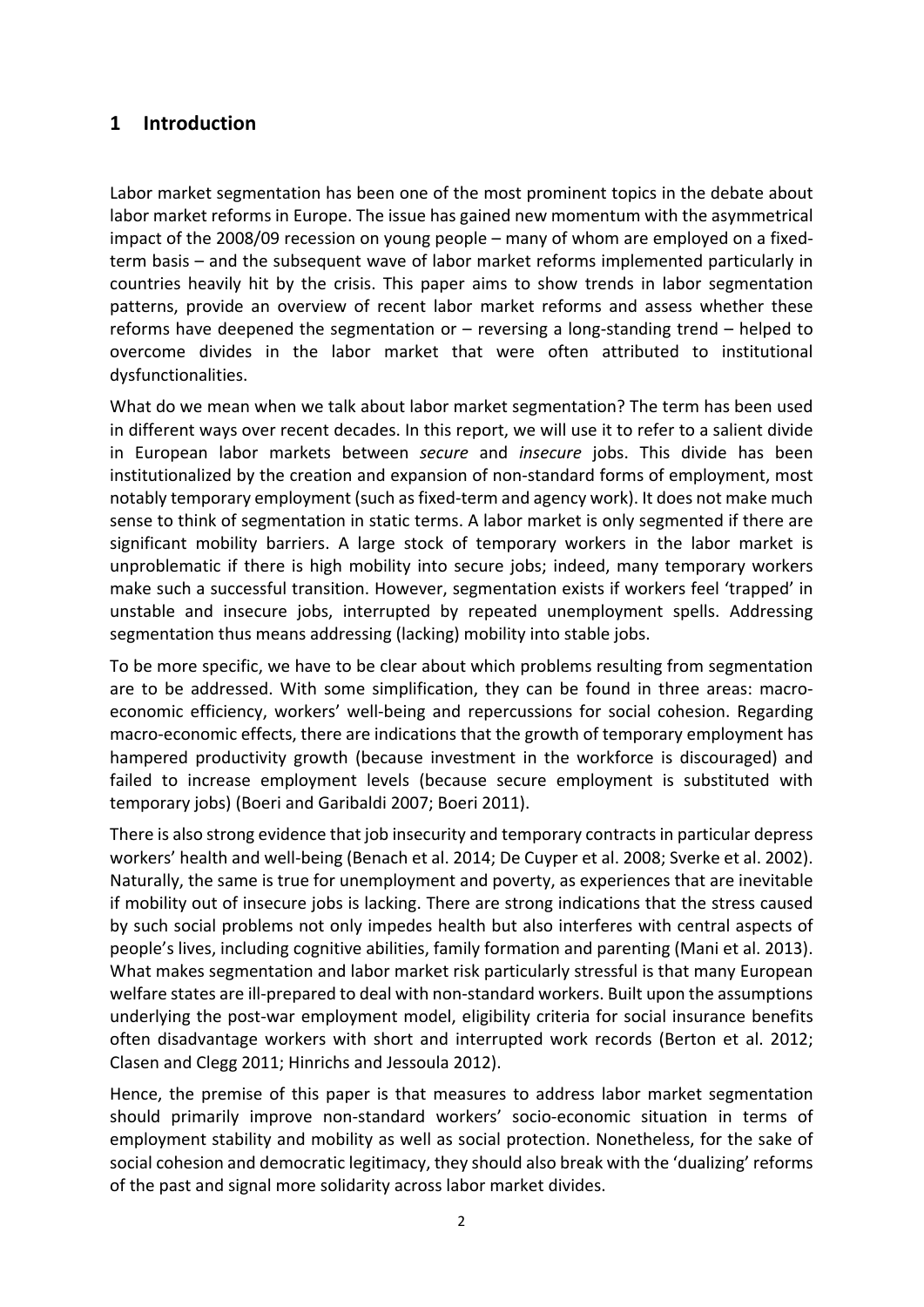To preview the message put forward in this paper, the best way to improve the well‐being of insecure workers and their integration in politics is to ensure sufficient possibility for upward mobility. Of course, the question of how to ensure mobility is not always easy to answer. Second – and equally importantly – we need to ensure that insecure workers' disadvantage is not multiplied through the welfare state, namely through 'social insurance penalties' related to fragmented employment biographies. Moving to more universal systems can substantively improve the social situation of vulnerable workers and send a strong signal that society does not leave some citizens behind. Third, it is substantively and symbolically important that employers contribute to the social costs of their hiring practices.

The paper is structured as follows. We begin with a background section on patterns of temporary employment in the European Union, highlighting considerable segmentation between temporary and permanent jobs, even if upward transitions happen frequently. In the subsequent section, we review recent attempts of member states to address labor market segmentation on four dimensions: employment protection legislation (EPL), unemployment benefits, active labor market policies (ALMP) and working‐time flexibility. We will assess the extent to which segmentation has been reduced or deepened through reforms, particularly regarding EPL, unemployment benefits and ALMPs. Subsequently, we briefly point to the challenges that policy‐makers face in reducing labor market segmentation. A final section concludes and derives policy recommendations.

# **2 Background: Labor market segmentation in the European Union**

In this report, we focus on a specific form of segmentation, namely segmentation between workers with permanent and temporary employment contracts. While this is not to deny that other potentially precarious forms of non-standard employment exist- including part-time employment, temporary agency work, and quasi‐dependent self‐employment – as opposed to temporary employment, part-time employment is predominantly voluntary in most European countries. <sup>2</sup> Moreover, while temporary agency work and dependent selfemployment can be highly precarious, they make up considerably smaller shares of the European workforce.

Figure 1 presents the development of the share of workers with temporary employment contracts in the EU‐28 countries. Besides the share among all wage earners, it also presents shares among young (15‐29 years) and older workers (55‐54 years). First of all, there is considerable variation across member states. For instance, low shares of around six per cent or less are observed in Bulgaria, Estonia, Latvia, Lithuania, Romania and the UK. Shares considerably above the EU‐28 average of 14 per cent can be found in Croatia, Sweden (both 17 per cent), Cyprus (19), Portugal, the Netherlands (both 21), Spain (24) and Poland (28).

<sup>&</sup>lt;sup>2</sup> Only in Greece, Italy, Spain, and Slovakia was the majority of part-time employment involuntary in 2014. Only in Italy and Spain does it account for more than ten per cent of employment (OECD 2015).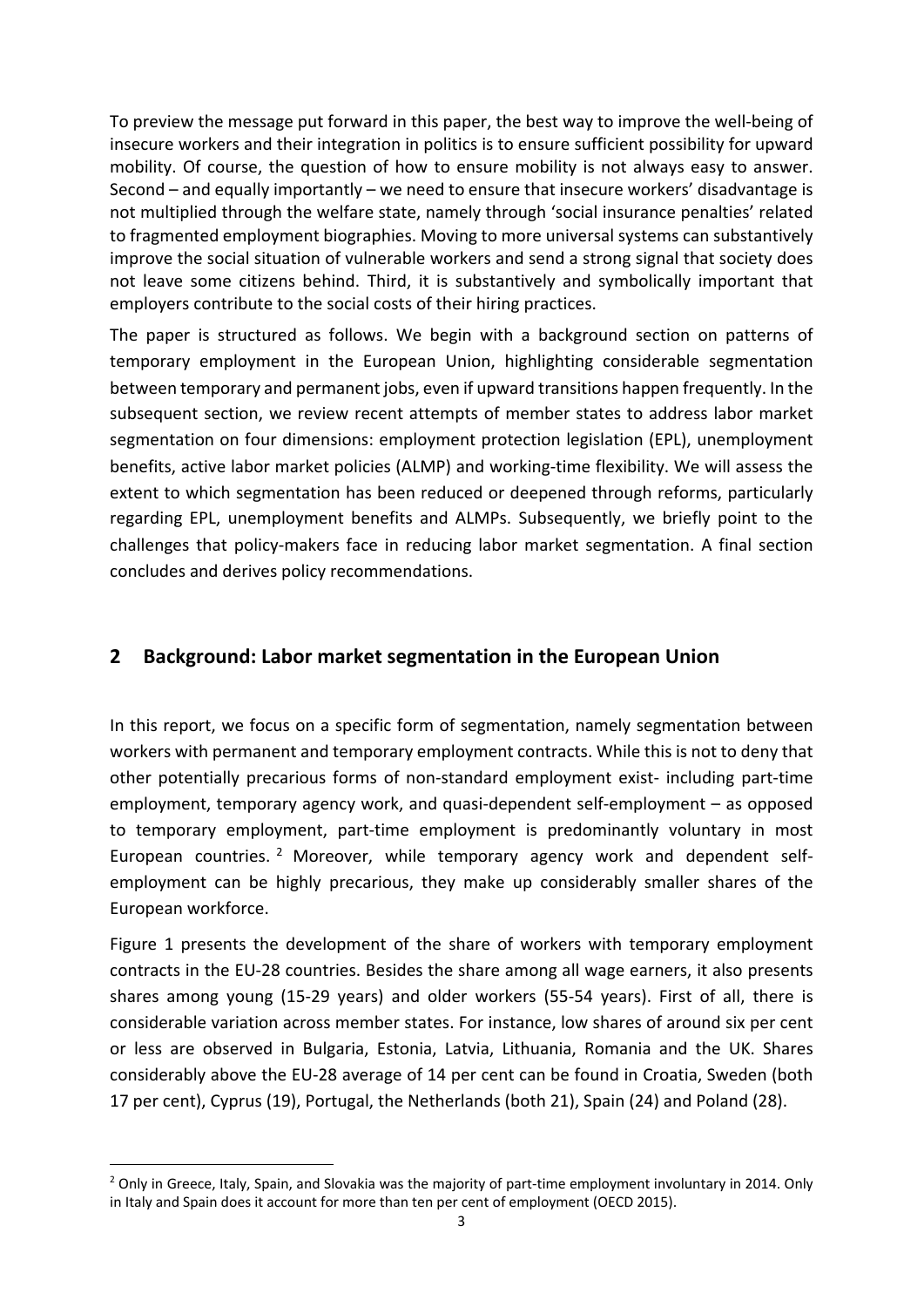The solid black line in Figure 1 very clearly shows that the young are disproportionately affected by temporary employment. While this is a well-known pattern, a discomforting finding is that the gap between the young and the general population is dramatically growing in some countries, particularly Croatia, France, Italy, Netherlands, Poland, Slovenia and (in most recent years) Spain. Furthermore, there is a growing share of temporary employment among the young in Germany, although the development is difficult to assess against the background of Germany's sizable apprenticeship system, which is responsible for about half of all temporary contracts.



**Figure 1**: Shares of temporary in total dependent employment in different age groups, 1983‐ 2014

**Source:** Eurostat (2015).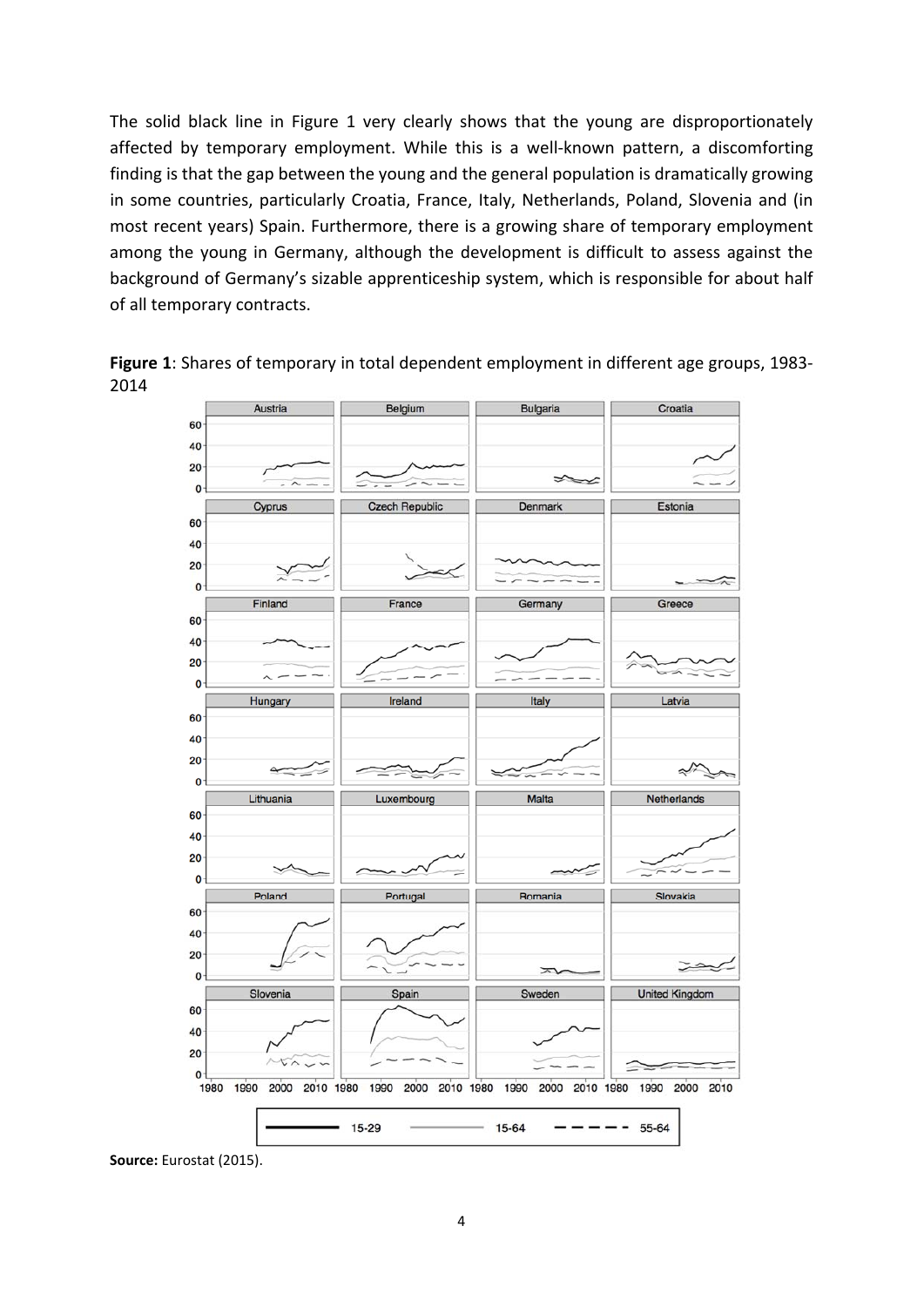Temporary employment in the age bracket of 55‐64 is substantially less pronounced compared to the general workforce in virtually all member states. The highest shares are observed for Cyprus, Hungary, Portugal, Spain (all around ten per cent) and Poland (18). Moreover, the development in this group is rather stable. Hence, we can conclude that the problem pressure in terms of segmentation is much stronger among young workers and thus it seems advisable to focus on this group.

Looking at stocks of temporary workers might be misleading because policy changes only affect newly recruited workers. Figure 2 thus presents the share of temporary contracts among new employment contracts (less than three months old) at two different points in time as presented by the OECD. At this level of aggregation we observe a rather strong persistence over the past years and in many member states temporary contracts among newly recruited workers remain pervasive.

A striking pattern in Figures 1 and 2 is that *not a single member state managed to reverse the trend of growing temporary employment among the young*. A partial exception is Spain, where many temporary jobs were lost, lowering their share in total employment. Furthermore, the decline came from an extremely high level and has been reversed in recent years, exhibiting the highest shares of fixed-term contracts in youth employment as well as recent hirings. Hence, the project of "addressing labor market segmentation" cannot build upon easily identifiable best-practice cases. One important reason for this lack of success is arguably that many of the most segmented countries face a difficult overall labor market situation. The upper panel in Figure 3 plots unemployment rates and temporary employment shares among those aged 15‐24 (in 2014). With youth unemployment rates above 30 per cent and despite regulatory issues, the Mediterranean countries also suffer from a lack of labor demand and cannot offer young people a sufficient number of secure positions in the labor market. This also means that reducing temporary employment cannot be the top priority among policy‐ makers in these countries. There is little doubt that the negative socio‐economic effects of unemployment are much more severe than those of being in a temporary job.

Temporary employment does not produce segmentation if it is merely a transient experience that leads to stable labor market inclusion. However, if temporary workers remain in insecure positions for a long time, we can conclude that they are 'trapped' in insecure and precarious jobs. This point is best illustrated by examining the upward mobility of temporary workers. The European Commission has recently presented year-to-year transition rates from fixedterm to permanent contracts (see Figure 3). Furthermore, the OECD (2015, p. 188) has recently provided numbers for the long-term probabilities of temporary workers obtaining a permanent contract.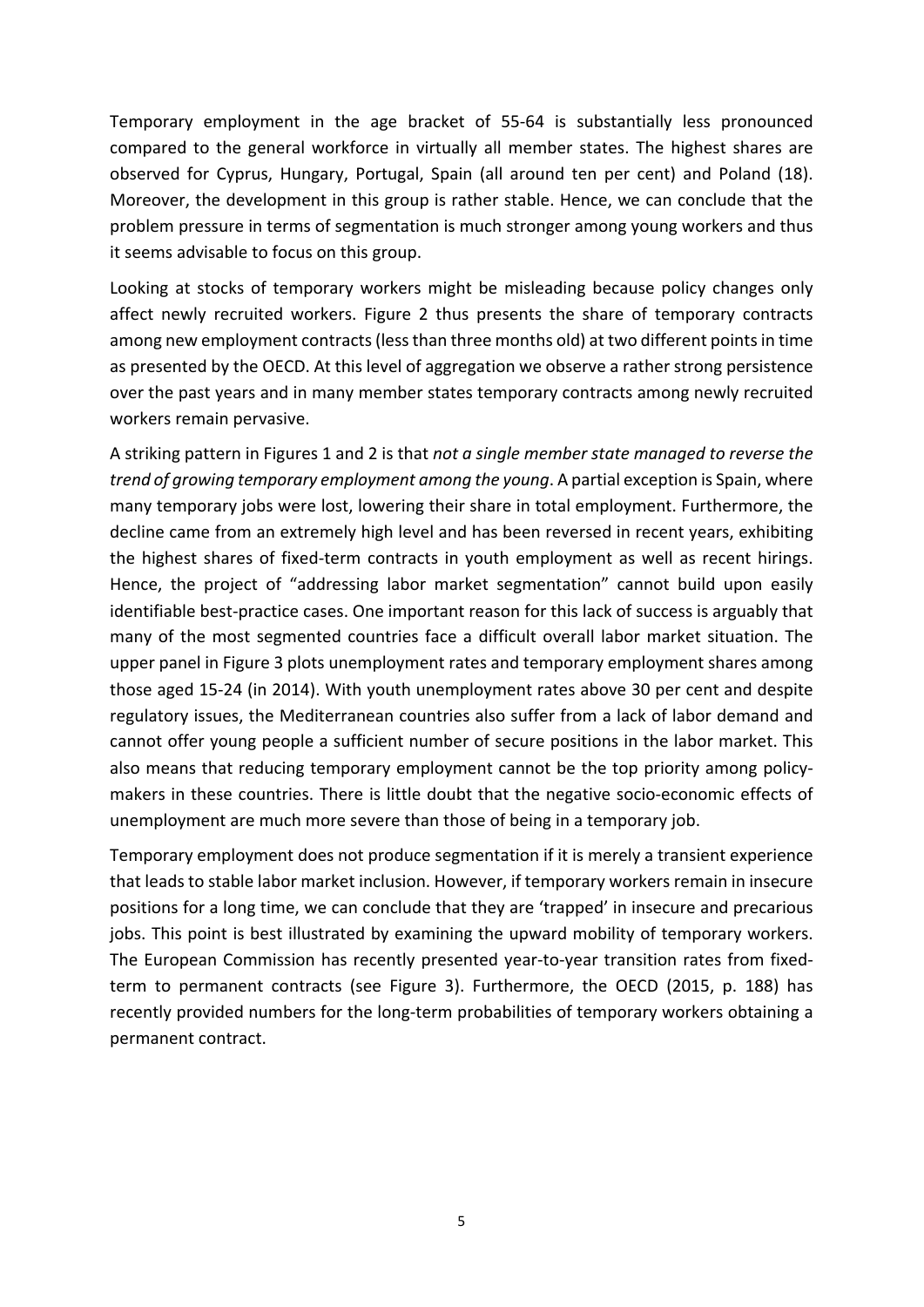

**Figure 2**: Share of temporary contracts among new employment contracts

**Source:** OECD (2014, p. 150).

Low transition possibilities are found in a couple of countries, which can thus be characterized as having strongly segmented labor markets. Here, the share of involuntary fixed-term jobs in all temporary contracts is the highest (European Commission 2016). However, there also is a group of countries in which labor market context is less disadvantageous and temporary employment are nonetheless widespread among the young. Some of these countries – such as Austria or Germany – are characterized by large shares of apprentices among fixed‐term contract holders.



**Figure 3**: Year‐to‐year transition from temporary to permanent contracts

**Source:** EU‐SILC, European Commission (2016, p. 88).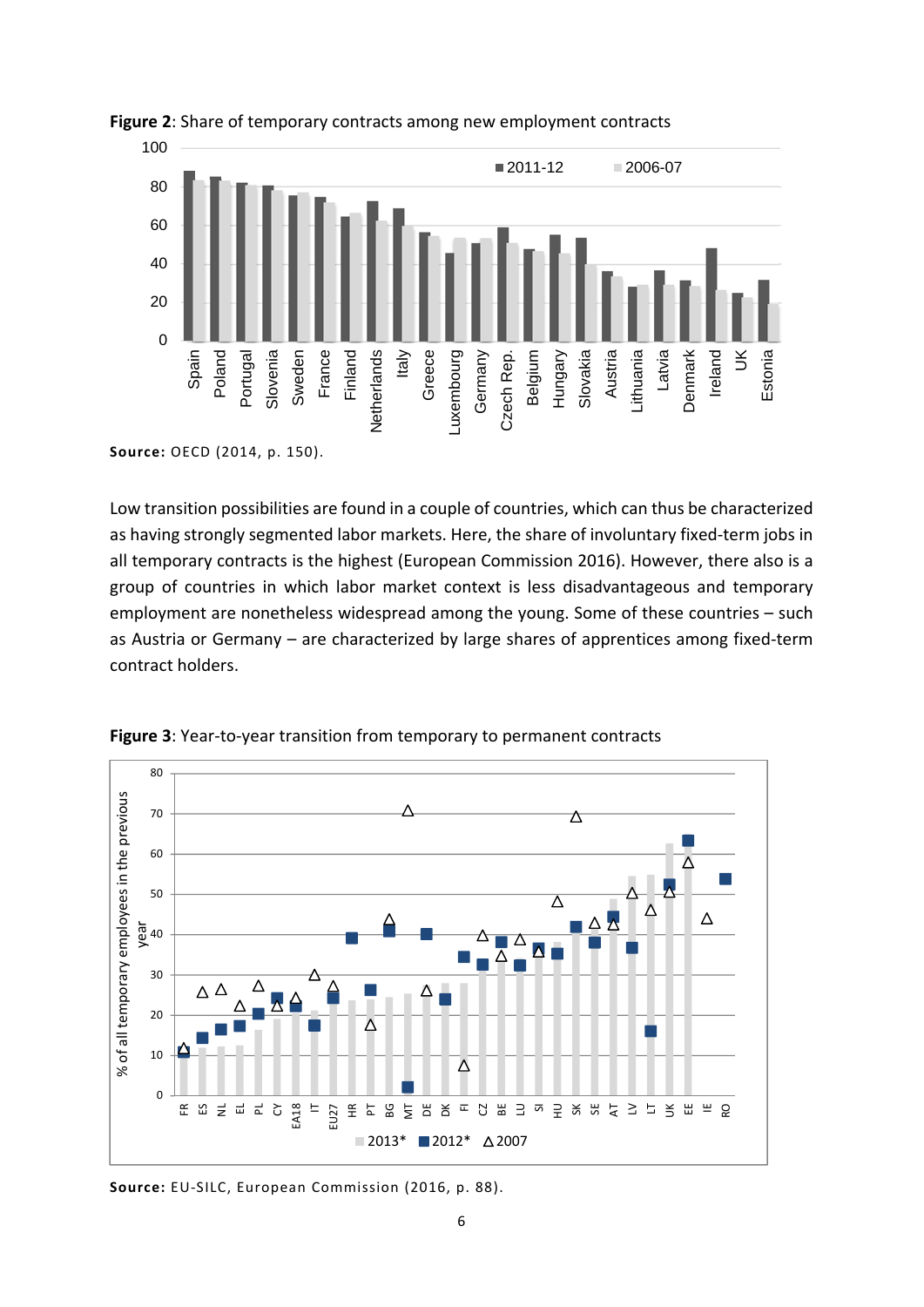The lower panel in Figure 4 plots youth unemployment rates and the probabilities that temporary workers will obtain a permanent contract over a ten‐year period (unfortunately, data is only available for a limited number of European cases). The plot reveals significant variation in transition rates: whereas virtually all temporary workers move to permanent jobs in Austria, Estonia and Germany, around half of the workers in Italy and Spain are still in temporary jobs, even after ten years. The plot also reveals that the prospects for upward mobility strongly correlate with general labor market performance. While this is unsurprising, it is important to emphasize that labor market segmentation in many European countries is closely related to the macro‐economy and insufficient demand for labor.



**Figure 4**: Youth unemployment, temporary employment and transition probabilities

**Source:** Youth unemployment and share temporary employment: Eurostat (2015); Probability permanent job after 10 years: OECD (2015, p. 188).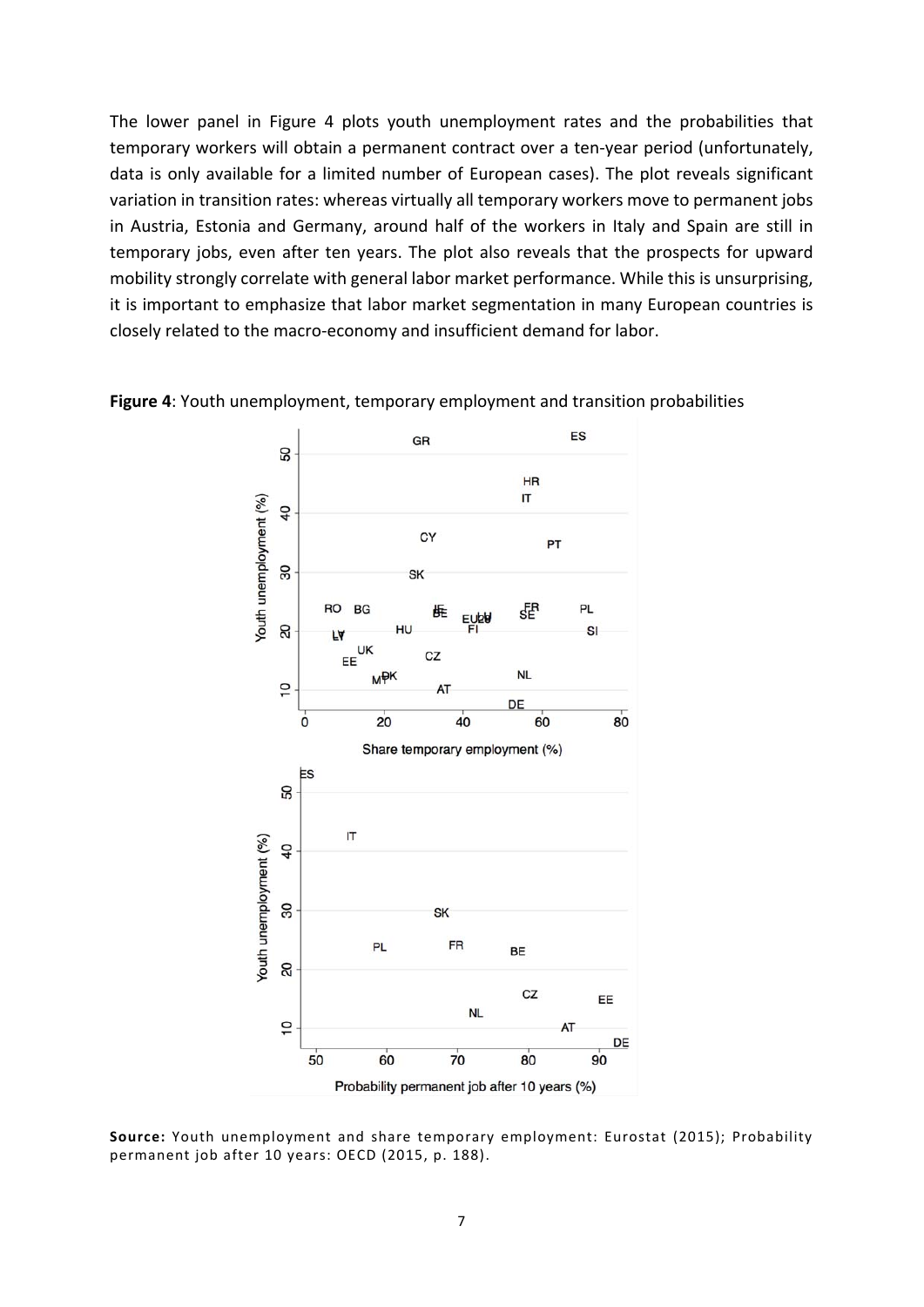Three conclusions emerge from the analysis:

1) Segmentation – measured as the share of temporary employment – is a persistent feature of many, but not all European labor markets. To date, no member state has substantially managed to reverse the trend.

2) Segmentation is more severe in member states with high youth unemployment. This concerns the share of temporary employment as well as the prospects of mobility into permanent jobs.

3) Even if many temporary workers make a successful transition into permanent employment, segmentation does exist. Considerable shares of temporary workers appear to be 'trapped', even in the long run.

# **3 Measures taken to address labor market segmentation and their impact**

How have member states responded to labor market segmentation? In this section, we present measures taken over recent years in the fields of EPL, unemployment benefits and ALMPs. To reduce complexity, we will focus this review on countries with substantive shares of temporary workers and the most significant policy changes.

#### **3.1 Employment protection legislation**

It is often argued that segmentation results from institutional mobility barriers. Because dismissals are costly in strictly regulated labor markets, employers make use of temporary contracts that allow for a 'cheaper' adjustment of the workforce. Many policy experts have recommended deregulating EPL for regular contracts, although this has proven difficult for political reasons. Instead, many member states have deregulated the use of temporary contracts: a strategy that has contributed to segmenting the labor market (e.g. Boeri 2011; Kahn 2010).

Thus, there are two possible strategies to address segmentation through EPL reforms, which are not mutually exclusive:

- 1. de‐regulating permanent contracts; and/or
- 2. re-regulating temporary contracts.

As mentioned above, deregulating permanent contracts has been difficult to implement politically. However, in the aftermath of the Great Recession, some of the most segmented and crisis-ridden counties in Southern Europe implemented substantial deregulation, including France, Greece, Italy, Portugal, Slovenia and Spain (OECD 2013; Game et al. 2015).

Shown in Figure 5, EPL reforms – as well as reforms in other policy areas – can be mapped using the European Commission's LABREF database (Turrini et al. 2015) and the ILO inventory on labor market reforms (Game et al. 2015).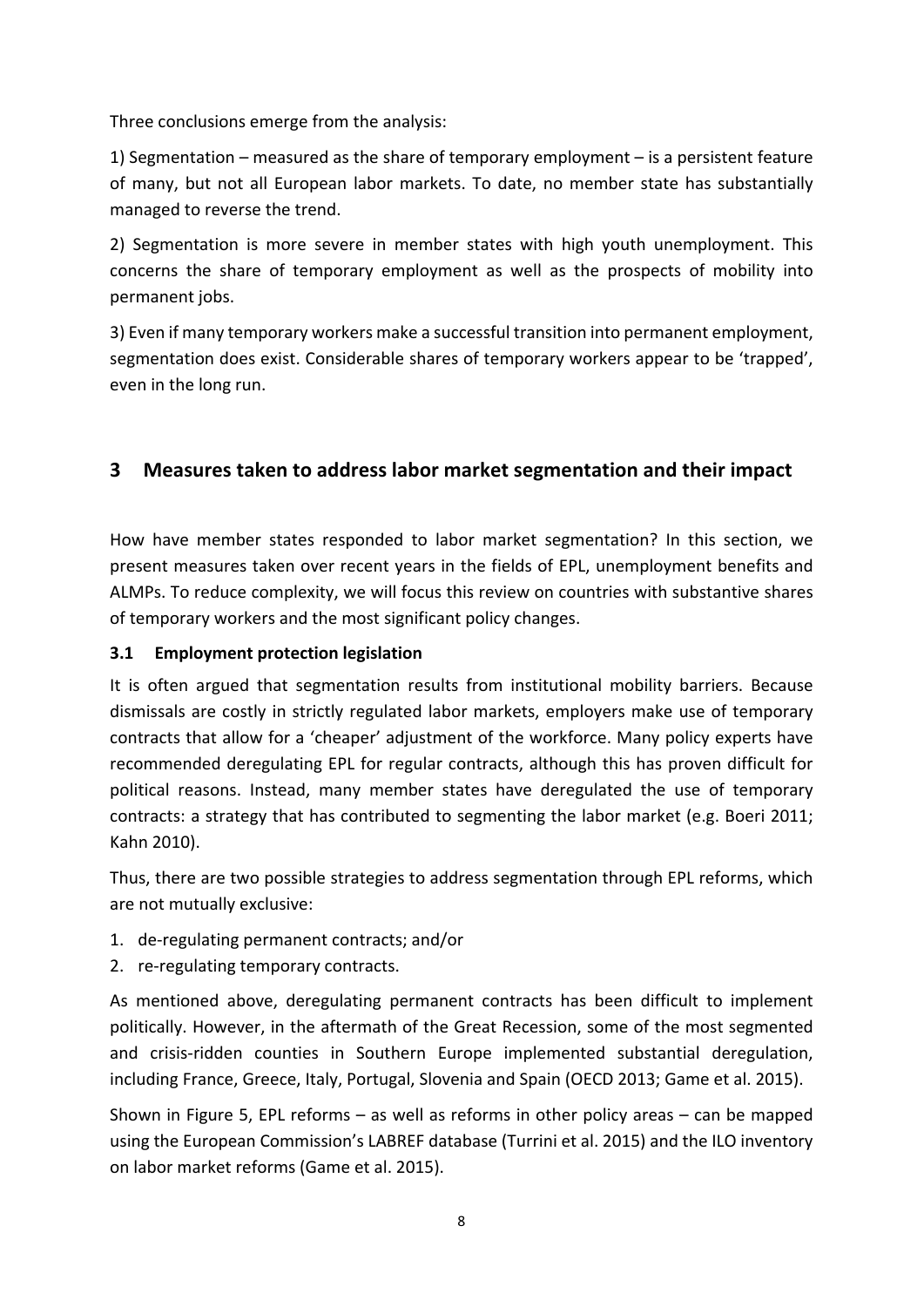

#### **Figure 5: Employment protection reforms in the EU (LABREF)**

In line with this we can observe major changes in the aggregate EPL index developed by the OECD and available until 2013. Here, it has to be noted that some of the most recent and probably most substantial reforms have not yet been incorporated.

#### **3.1.1 Dismissal protection reform**

Regarding employment protection in case of open-ended contracts, Greece, Portugal, Slovenia and Spain's post-crisis reforms considerably reduced notice periods and severance pay for (newly hired) permanent workers (see Figure 6). In Italy, building upon earlier, more partial reforms, the recent 'Jobs Act' stipulated that employers no longer have to reinstate workers dismissed for invalid economic reasons; whereby this reform was combined with strong employer incentives for new hirings on open‐ended contracts, including conversions from temporary to permanent contracts, but falling short of a single type of contract removing the distinction between permanent and temporary types of employment (Picot and Tassinari 2015; Sestito and Viviano 2016). In Spain, dismissals were facilitated by extended and clarifying the reasons for separation as well as limiting severance pay through the 2010 and 2012 reforms, while strengthening the employment protection of temporary workers and encouraging internal flexibility.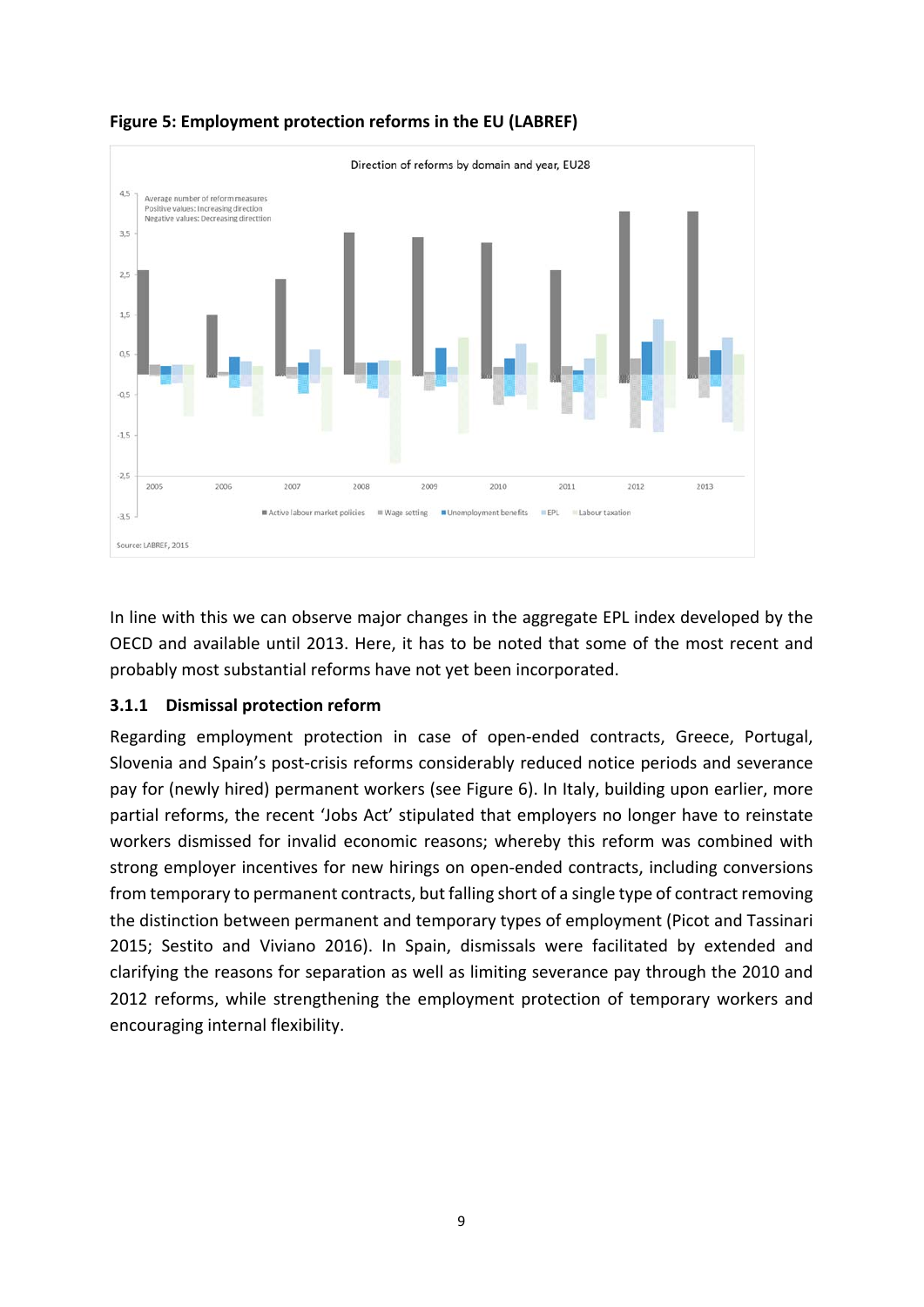



**Source:** OECD, as shown in European Commission (2016), p. 95.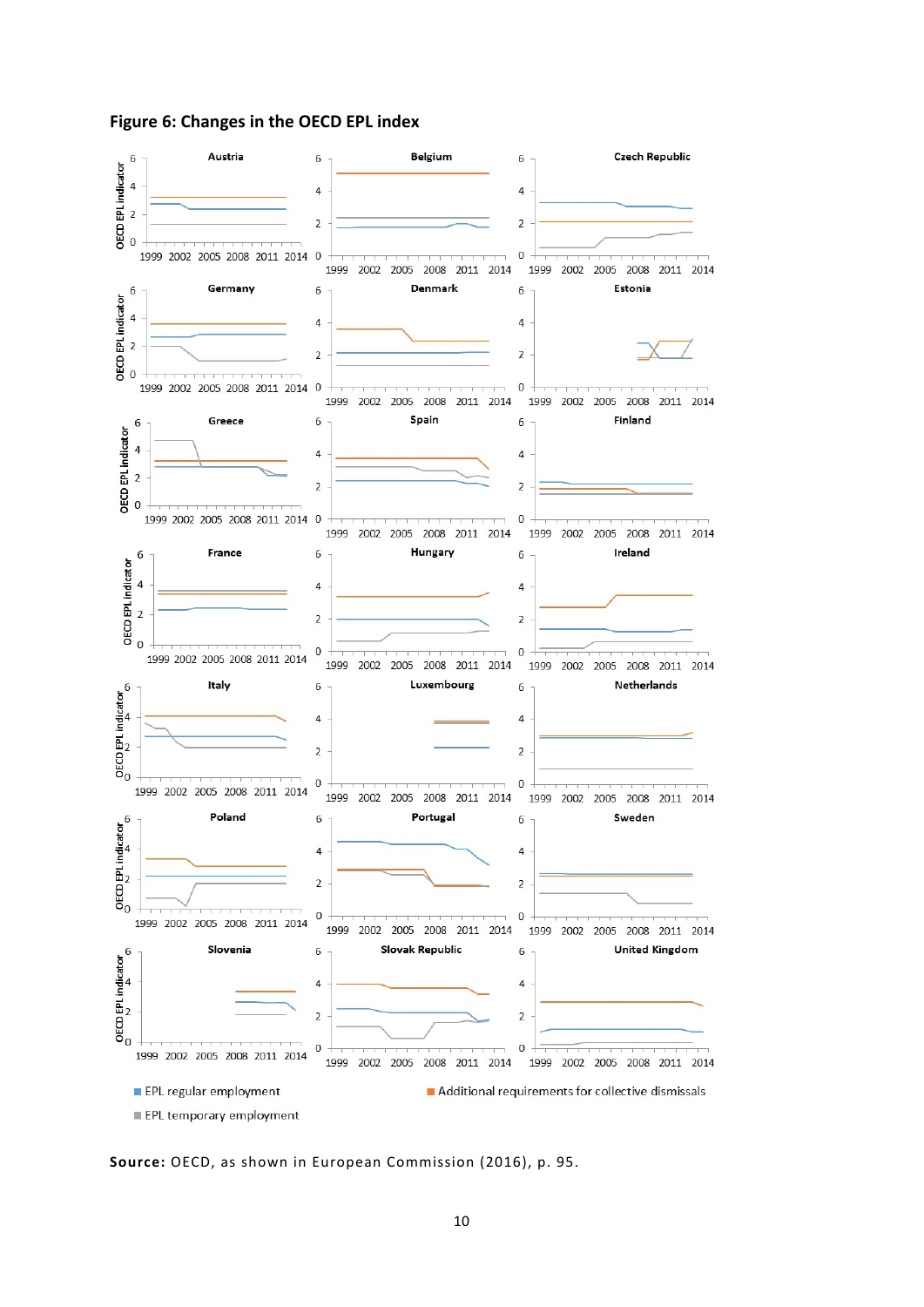While the reforms in Greece, Italy, Portugal and Spain arguably bring substantive reduction of EPL for permanent workers, reforms in France and the Netherlands were more subtle. In France, workers who do not accept collectively agreed wage and working-time adjustments in economic crises can now be dismissed. In the Netherlands, the 2015 Work and Security Act simplified EPL without necessarily lowering it clarifying the cases in which courts or the Public Employment Agency decide upon the validity of dismissals. It has also introduced a streamlined formula for severance pay, which will considerably reduce the amount in some cases, while increasing it in others. Hence, the Work and Security Act brings a clarification rather than deregulation of EPL. In the other European countries with high shares of temporary workers (Finland, Poland and Sweden), no substantial reforms of EPL for permanent workers have been undertaken in recent years.

#### **3.1.2 Temporary employment**

The second possibility to address segmentation through EPL reform is re-regulating temporary contracts. Indeed, there have also been some  $-$  albeit less far-reaching  $-$  changes in this direction (OECD 2013; 2014). One trend is to make the use of temporary contracts more expensive for employers, while at the same time offering monetary incentives to allow for transitions into permanent jobs. In Slovenia, the 2013 labor market reform raised employers' unemployment insurance contributions for temporary jobs. However, if the temporary job is converted into a permanent one, employers are exempted from contributions for a limited time. The social partners in France have agreed upon a similar reform. Since May 2013, employers pay increased unemployment insurance contributions depending on the length of the contract. Contributions increase by 3 percentage points if the contract runs for less than one month, 1.5 if one to three months and 0.5 for longer contracts. Hence, the goal isto make employers contribute to the costs of extremely flexible hiring practices. Moreover, employers in France are exempt from contributions for a limited period if they hire younger or older workers on permanent contracts. In Italy, since 2012 employers have had to pay a contribution 1.4 percentage points higher for temporary rather than permanent workers, although this is reimbursed if the job is later converted into a permanent one (see also the more recent subsidy for permanent hirings). In Spain, from 2015 onwards, temporary workers receive a higher severance pay at the end of their contract. The payment corresponds to the salary of twelve days per year of employment with the firm and is considerably lower than for permanent workers. Finally, in the Netherlands, social protection for temporary and freelance workers was improved with an Act from 2013, addressing the boundary of dependent work and (sometime bogus) self‐employment.

Other restrictions of temporary work were implemented in the form of a lower maximum duration. In Slovenia, the 2013 reform limited the time for which an employer can use temporary contracts for a specific job to two years. In the Netherlands, the maximum duration was limited from three to two years in 2015. However, collectively agreed deviations are still possible, whereby it remains to be seen what the reform means in practice.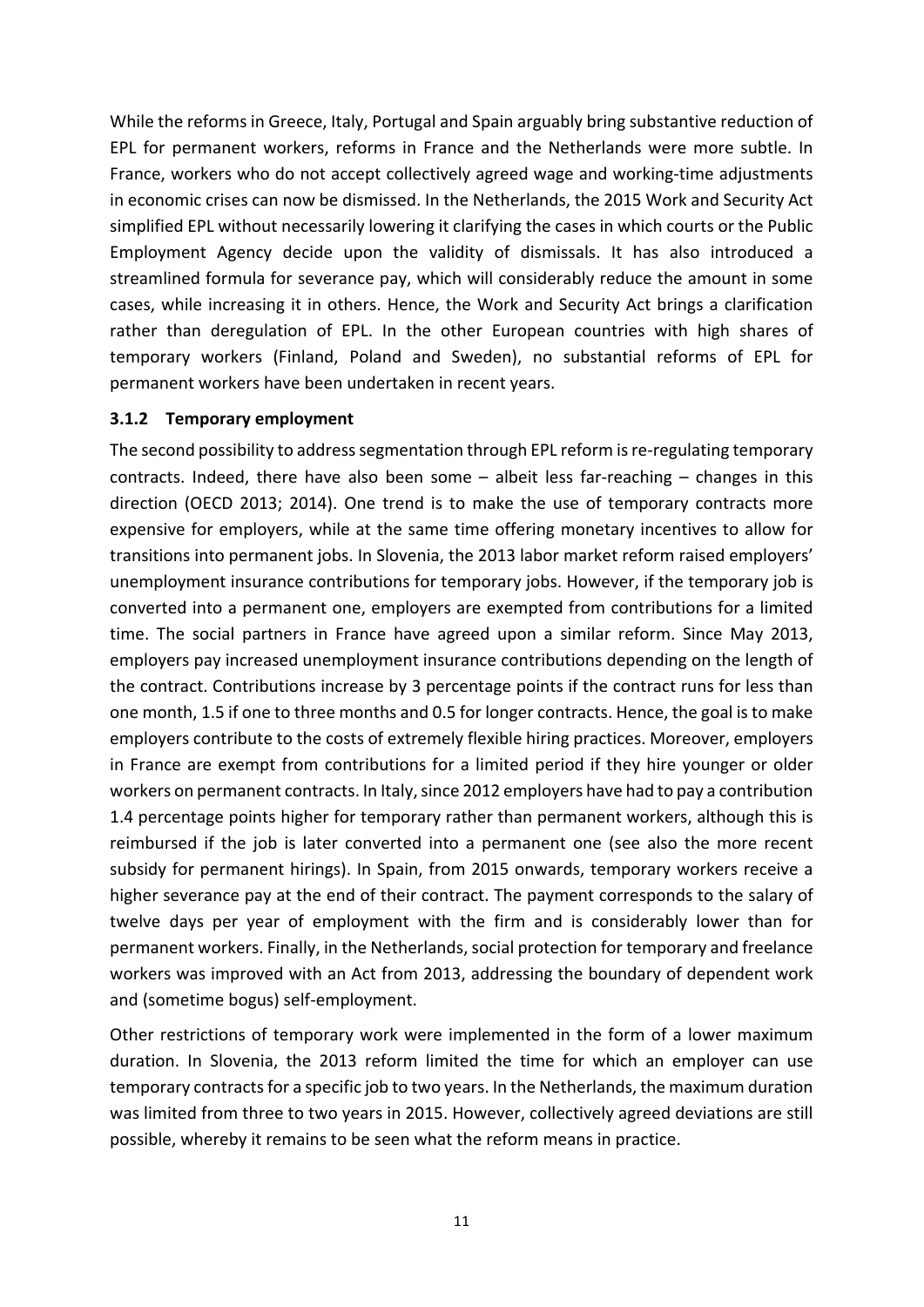Some countries have made the regulation of temporary work more permissive in recent years. Italy has gone furthest in this direction, whereby a recent reform has abolished the need to indicate a valid reason for temporary employment. It has also extended the maximum duration as well as the possible number of renewals. However, firms are not allowed to use temporary contracts for more than 20 percent of the workforce. The maximum duration of temporary contracts has also been increased in Greece and Spain.

To summarize, on the face of it, there have been some important changes in the field of legislation on employment protection, an institution that was considered highly path‐ dependent before the crisis. Overall, there is a trend in some of the mostsegmented countries towards lower dismissal costs for permanent workers in combination with a moderate (and sometimes ambiguous) re-regulation of temporary contracts. Overall, this tends to narrow the regulatory gap between permanent and temporary contracts at least to some extent. Nonetheless, have these changes contributed to reducing segmentation? Given that many of the reforms have only been implemented in the past three to five years – in a situation with limited labor demand in most of the countries – it might still be too early to evaluate their impact on hiring practices with currently available data. However, revisiting Figure 1 casts some doubt on their effectiveness, showing that the share of temporary contracts has even increased in the countries that deregulated EPL during the crisis. Between 2010 and 2014, the share of workers aged 15‐29 increased by roughly seven percentage points in Italy and Spain, three in France and Portugal and one in Greece. Of course, we do not have a counterfactual situation, thus making it difficult to assess the exact influence of the reforms.

Figure 7 depicts the development of shares of temporary and permanent employment among new hires in each year using annual data from the European Labour Force Survey. The patterns are potentially influenced by both the business cycle and institutional arrangements. Upon first glance, Figure 7 confirms the persistence of long-standing patterns in individual countries. In most countries, the pattern of permanent vs. temporary hirings has not dramatically changed. However, rather a long‐term declining trend in permanent hirings seems evident (e.g. Austria, Belgium and Luxemburg), while a cyclical component seems to dominate in countries such as Ireland or Latvia.

Table 1 shows the summary statistic for an initial OLS regression model presented in Table 2. The dependent variable "share of temporary employment" is already discussed in Figure 7. Explanatory variables are GDP growth and the annual unemployment rate both measured in percent as well as the average annual wage. We further control for changes in the employment protection legislation (EPL) for temporary and permanent employment. Table 1 shows that on average 54 percent of new employment contract in one year are temporary. However, as already shown Figure 7, the range of temporary employment strongly varies among EU countries. It is further shown that within the period from 2005 to 2013, EPL slightly decreased.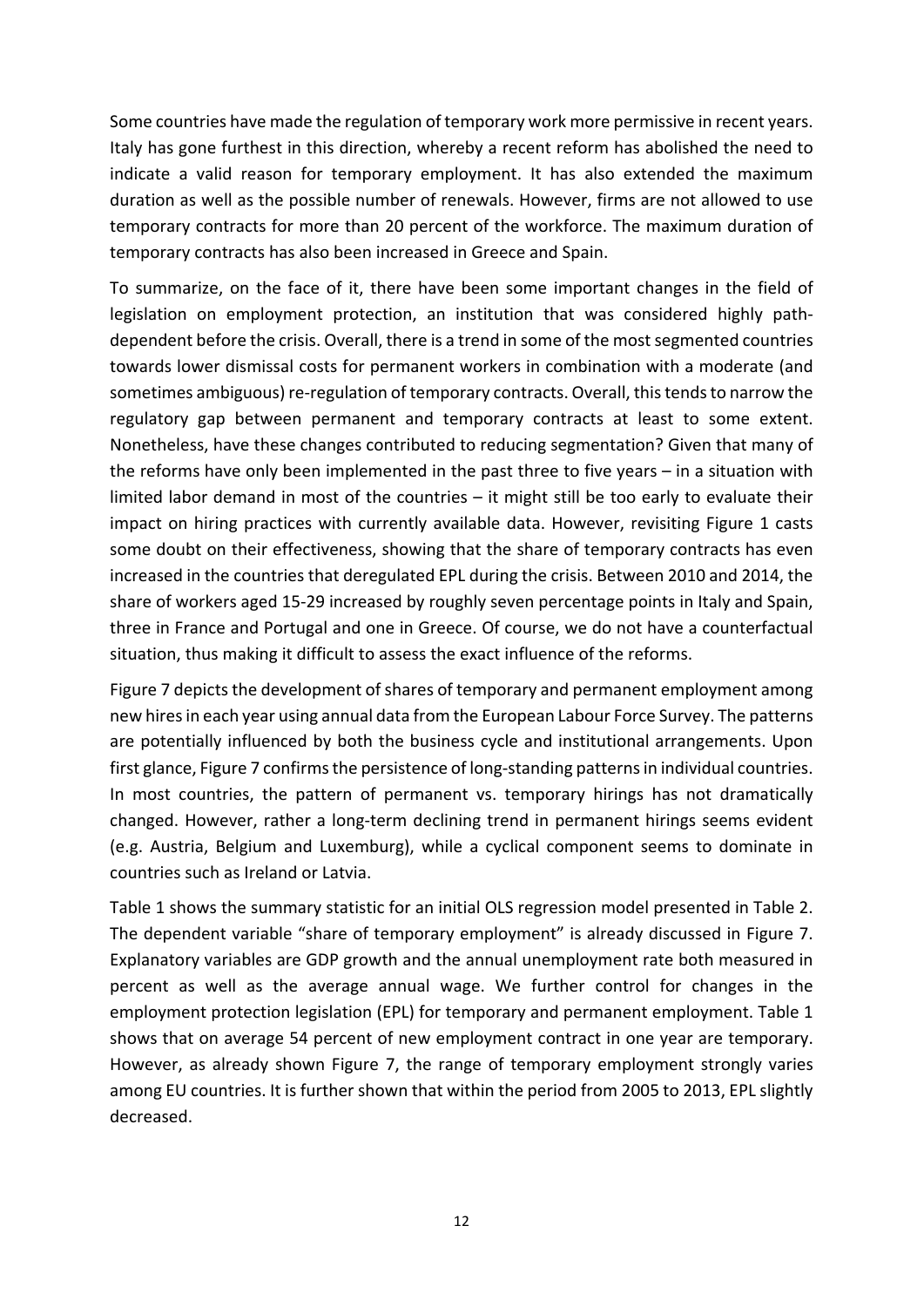



**Source:** Eurostat, Labor Force Survey 2003‐2014, own calculations (weighted). Shares of temporary and permanent employment among new hires in each year.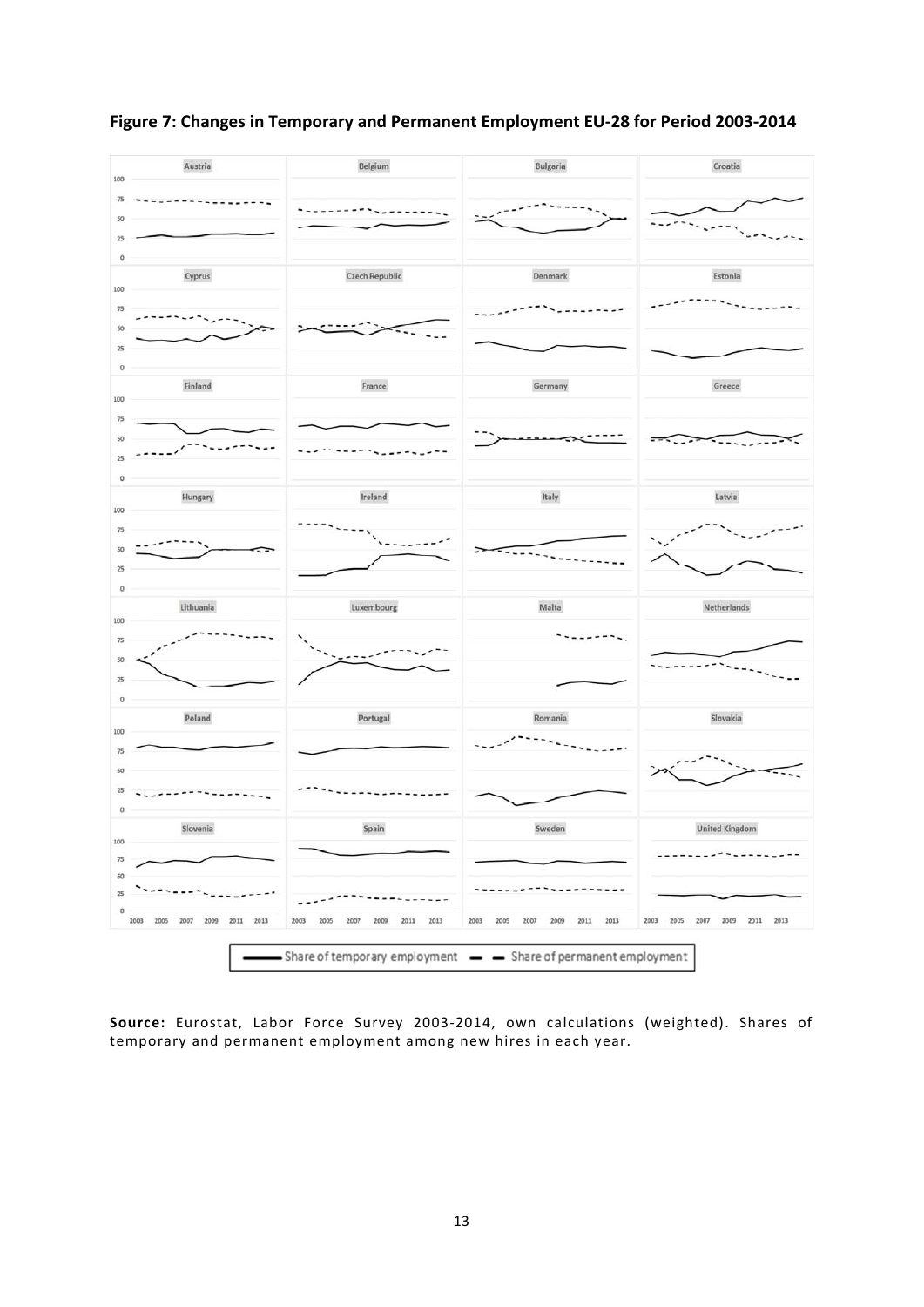The results of the OLS regression are presented in Table 2. In a first step, we include the macro indicators introduced above into the regression. Subsequently, we use country as well as year dummies to account for country‐ and year‐specific fixed effects. The results show that in this simplistic model the annual unemployment rate is robustly and significantly positive related to the share of temporary employed people. Accordingly, the more people who are unemployed, the higher the share of temporary employment, which is a very intuitive result. Furthermore, an increase in EPL for temporary employment is significantly related to a decrease in temporary employment, which might also be expectable. However, after controlling for country and year fixed effects, the coefficient becomes insignificant, whereby all the other variables are less robust or insignificant. The result suggests that a more in‐depth analysis is needed to explain differences in the share of temporary and permanent employment.

#### **Table 1: Summary Statistics**

|                                        | <b>Mean</b> | SD       | Min      | <b>Max</b> |
|----------------------------------------|-------------|----------|----------|------------|
| Share of Temporary Employed            | 0.542       | 0.185    | 0.184    | 0.901      |
| GDP-Growth in %                        | 1.33        | 3.22     | $-9.10$  | 10.80      |
| Unemployment Rate in %                 | 8.99        | 4.22     | 3,40     | 27,50      |
| Average Annual wage                    | 36.228.2    | 10,377.3 | 16,805.0 | 54,077.0   |
| Change in EPL for Temporary Employment | $-0.002$    | 0.130    | $-0.625$ | 1.000      |
| Change in EPL for Permanent Employment | $-0.023$    | 0.100    | $-0.635$ | 0.190      |

**Source:** Eurostat, Labor Force Survey 2003‐2014 and OECD, StatExtratcs, own calculations. **Note:** Annual Average wage measured in 2014 USD PPPs and 2014 constant prices.

|                                        | Model 1 | Model 2           | Model 3   |
|----------------------------------------|---------|-------------------|-----------|
| GDP-Growth                             |         | $\qquad \qquad -$ | (-)       |
| <b>Unemployment Rate</b>               | $+ + +$ | $+ + +$           | $\ddot{}$ |
| Average Annual wage                    |         | $^{+++}$          | $\ddot{}$ |
| Change in EPL for Temporary Employment |         |                   |           |
| Change in EPL for Permanent Employment |         |                   |           |
| <b>Country Dummies</b>                 |         | х                 | x         |
| <b>Year Dummies</b>                    |         |                   | x         |
| Number of Observations                 | 162     | 162               | 162       |

#### **Table 2: Regression results: Share of Temporary Employed**

**Source:** Eurostat, Labor Force Survey 2003‐2014 and OECD, StatExtratcs, own calculations. **Note:** Due to data restrictions, the analysis is limited to the following EU countries: Austria, Belgium, Czech Republic, Denmark, Finland, France, Germany, Greece, Hungary, the Netherlands, Poland, Portugal, Slovak Republic, Spain, Sweden and the UK.

Studies on single countries based upon national data can provide additional evidence. Using most recent regional data from the Italian region of Veneto to analyse the effect of the Jobs Act, Sestito and Viviano (2016) show that the 2015 reform combining reduced dismissal costs and regulatory uncertainty with relatively generous hiring incentives regarding the employment of permanent workers has changed firm behavior in the expected direction, departing at least to some extent from hiring and firing concentrated among temporary employees (see also Gama et al. 2015).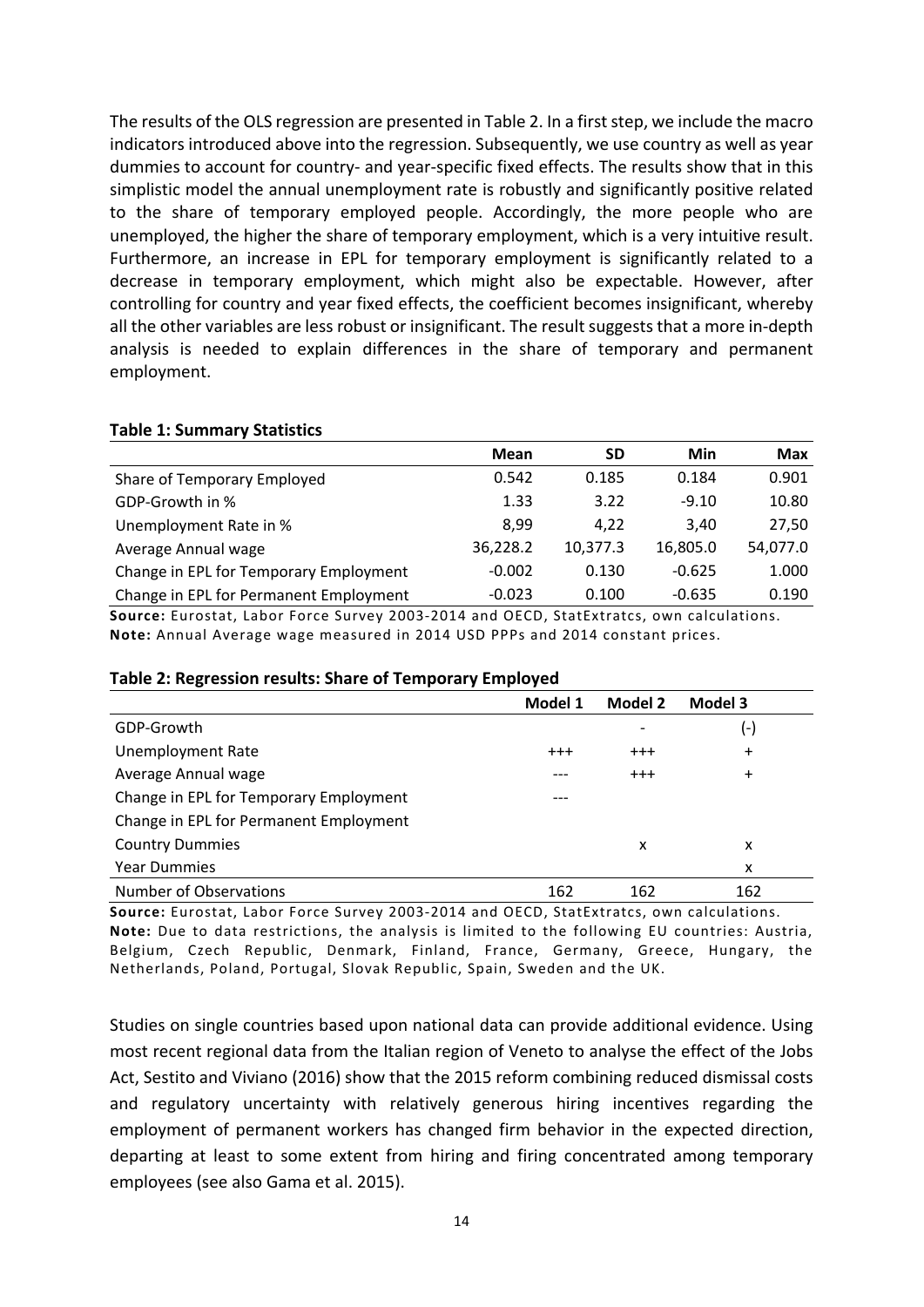#### **3.2 Unemployment benefits**

Flexicurity – or a well-managed form of labor market flexibility – also means access to reasonable social benefits and avoiding a double disadvantage of workers with short employment spells who often not only lose their job but also lack proper access to unemployment insurance benefits. The coverage of temporary workers by unemployment insurance schemes is an important aspect contributing to labor market segmentation. In many countries, the formulas by which benefit generosity and eligibility are calculated tend to disadvantage workers with short employment spells. Moreover, since benefits are often tied to former earnings, the wage penalty of temporary workers translates into worse unemployment protection. The problem is particularly severe in many Southern European countries that lack a universal safety net. For instance, Berton et al. (2012) show that non‐ standard employment comes with a significant penalty in social insurance systems in Italy.

Modernizing the welfare state towards universalism is a difficult task in times of severe budget constraints. A recent step towards more universal benefits was undertaken by the introduction of Assicurazione Sociale per l'Impiego (ASPI) in Italy in 2013. ASPI replaces the rather fragmented system of unemployment benefits and makes the system more generous. Interestingly, the reform also introduced Mini‐ASPI, a special benefit with lower contribution requirements, specifically designed for including workers with short employment spells. While benefit generosity will be the same as for ASPI recipients, duration of Mini‐ASPI will be lower and conditional upon the actual contribution record (Berton et al. 2015). In May 2015, the Italian government replaced ASPI and Mini‐ASPI with a new scheme (NASPI) that uses rather permissive eligibility criteria close to Mini‐ASPI (13 weeks of contributions in the four years before unemployment). At the same time, a new unemployment benefit scheme – DIS‐COLL – was piloted for atypical workers such as project‐based collaborators ("co.co.pro") in parallel with a new unemployment assistance scheme (Picot and Tassinari 2015). With the goal of better reflecting the situation of temporary workers and extending coverage, the reform represents a remarkable step and warrants careful evaluation once fully effective. It has the potential to serve as a model for countries facing similar challenges as Italy. Moreover, in France, in terms of access to unemployment benefits for workers with relatively short employment spells, since 2009, four months of employment over the last 28 months suffice to receive unemployment insurance benefits for at least four months. Finally, in Spain, access to unemployment benefits was facilitated for temporary and younger workers as well as self‐ employed, albeit – similar to other countries – combined with stronger work incentives and activation policies for the unemployed.

Figure 8 shows that massive differences in the share of recent unemployed people receiving unemployment benefits persist, although in some countries such as Croatia, Estonia, France, Italy, Latvia and Spain the coverage share grew during and after the crisis (albeit still far from being comprehensive) while it dropped in the UK, Sweden and Hungary.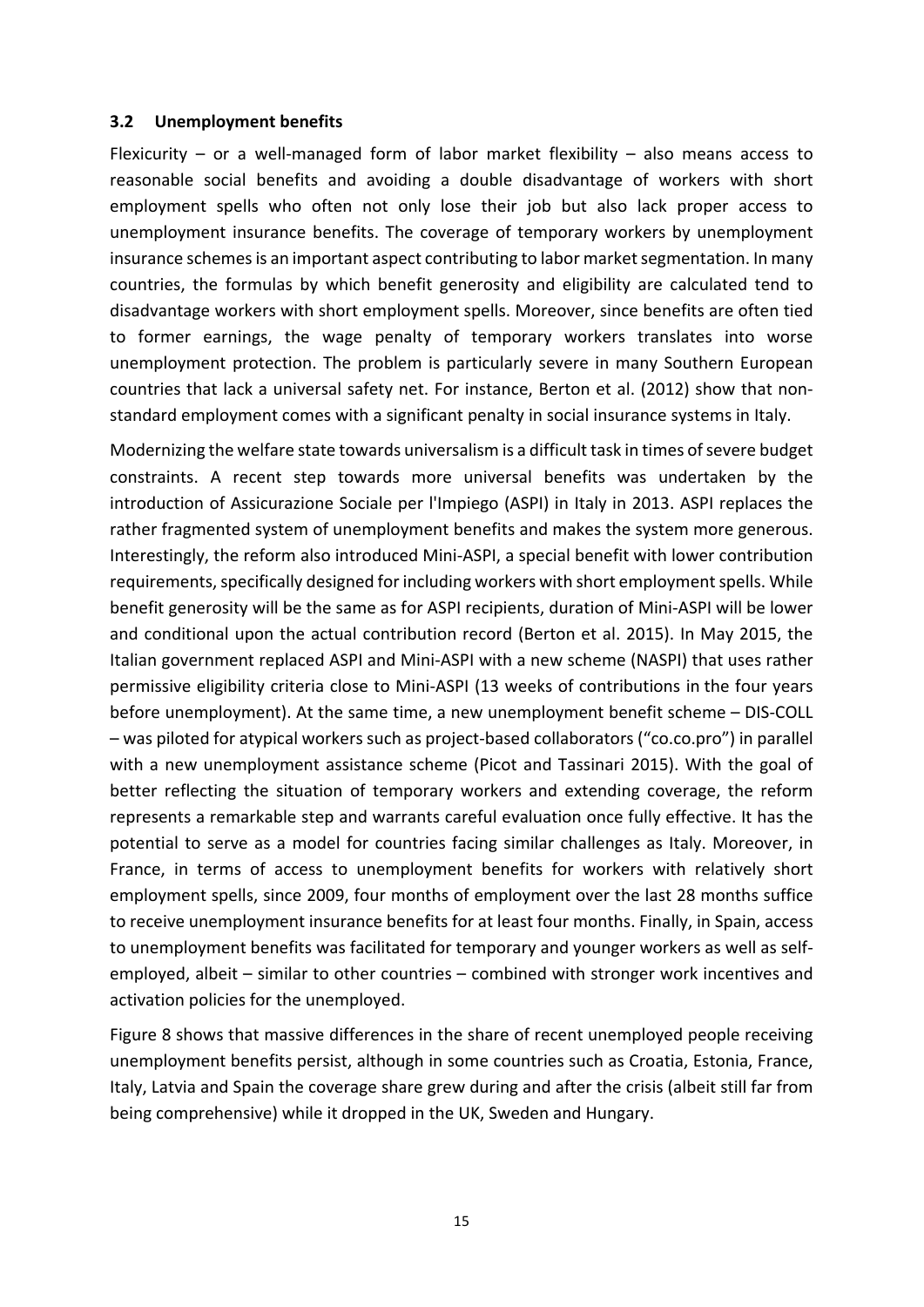

#### **Figure 8:** Share of short‐term unemployed receiving benefits

**Source:** European Commission 2016, p. 146.

As an approximation to benefit generosity for the least well‐protected dismissed workers, we can refer to the maximum duration of unemployment benefits as calculated by the European Commission (2016) (see Figure 9). Aside from Italy, we do not observe an expansion of unemployment benefit generosity for the least advantaged unemployed: in fact, in some countries, the benefit duration has been cut.

**Figure 9:** Maximum duration of unemployment benefits for the least and the most entitled unemployed in months



**Source:** European Commission 2016, p. 146.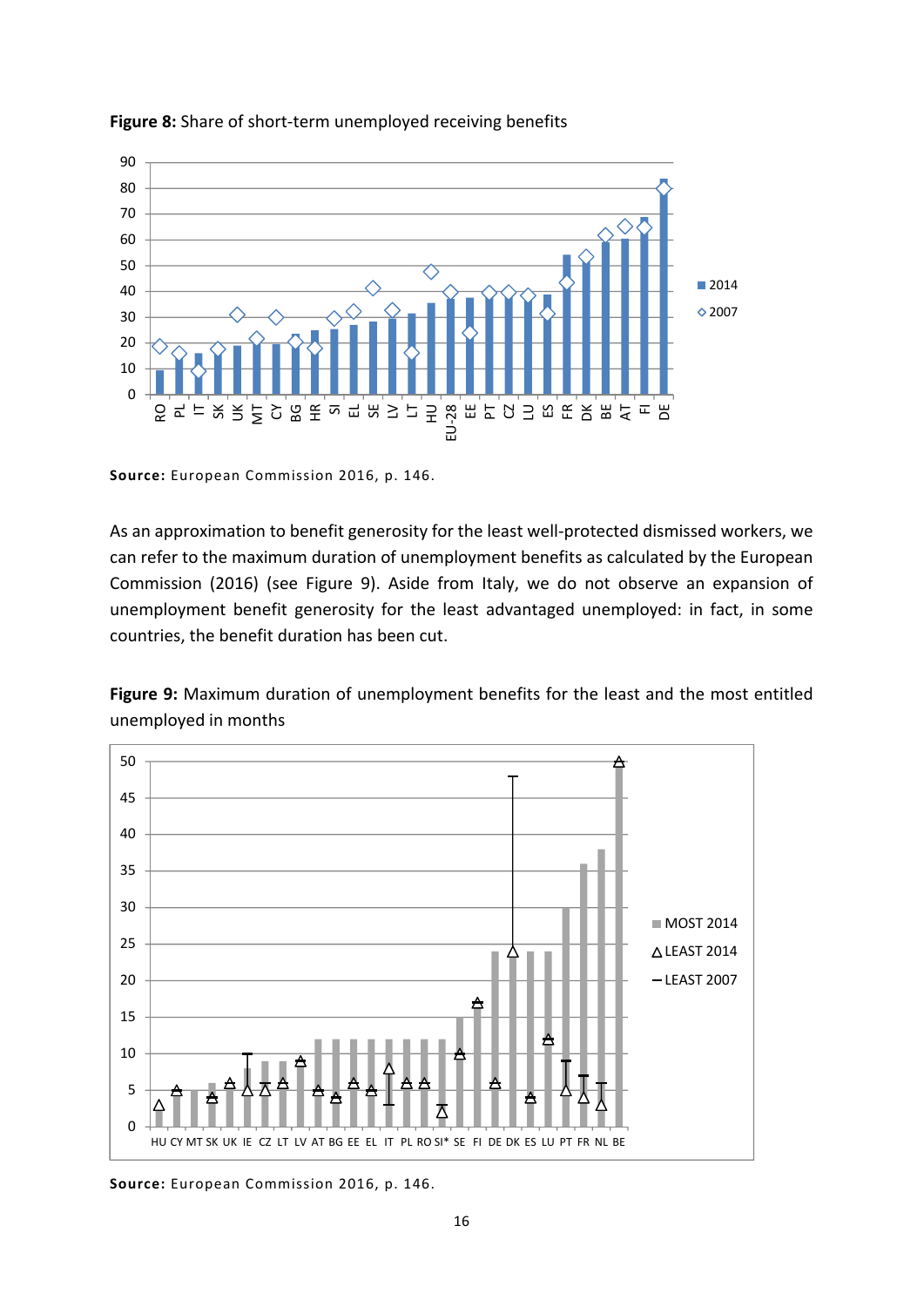To conclude, the picture regarding the development of protection through unemployment benefit looks somewhat ambiguous, with notable country differences in terms of both in levels and changes. Despite some expansion, benefit systems continue to be highly segmented in most countries.

## **3.3 Active labor market policies**

Another possibility to address labor market segmentation is expanding ALMPs and human‐ capital investment in particular. In segmented labor markets, vulnerable workers have a higher risk of becoming unemployed and thus are more likely to enter into contact with public employment services (PES). Access to unemployment benefits also tends to facilitate access to ALMPs as benefit recipients remain within the reach of PES (European Commission 2015). In principle, this provides the opportunity to prepare vulnerable workers better for the labor market and improve their future employment outcomes (e.g. job stability or wages). Effective ALMPs and PESs can thus contain the consequences of higher unemployment risks by enabling quick and sustainable re‐employment.

Evaluation studies show that skill-oriented ALMPs are particularly effective in this regard: they improve the chance of being in employment over the long run and hence clearly contribute to reducing segmentation (Card et al. 2015), while lock‐in effects into training measures are less of an issue in times of recession.

Hiring incentives are another important element of ALMPs as they can set effective incentives to employers to hiring job-seekers. Many countries with segmented labor markets have a tradition of subsidizing hirings on a temporary basis as well as conversions into permanent positions. This can have strong short‐term effects and encourage continued employment.

Job search assistance and activation policies require effective PESs. Sanctioning practices are only effective in the short run, whereas they do not lead to better long-term outcomes.

Hence, expanding investment in training and other forms of potentially effective ALMPs appears to be a plausible strategy towards improving long‐term labor market integration. In fact, during the crisis, the intensification of ALMP has been on the agenda in many European countries, although budget constraints and capacity issues have influenced the actual practices (see Gama et al. 2015). To assess which member states followed this route, Figure 10 presents ALMP expenditure for training per person looking for work in 2007 and 2013, the most recent available data point. Expenditure is expressed in purchasing power standards, whereby small and large economies are comparable. The figure reveals that there is no general trend towards increased spending on training. Among the more segmented countries, the trend rather seems to proceed towards less spending per unemployed person. In some of the most segmented countries, this decline comes from a rather low pre‐crisis baseline, namely in Greece, Italy, Poland and Spain. Furthermore, in Ireland, the Netherlands and Portugal the numbers point to a marked reduction in training expenditure. Among the countries with moderate‐to‐high shares of temporary workers, Austria, Finland, Germany and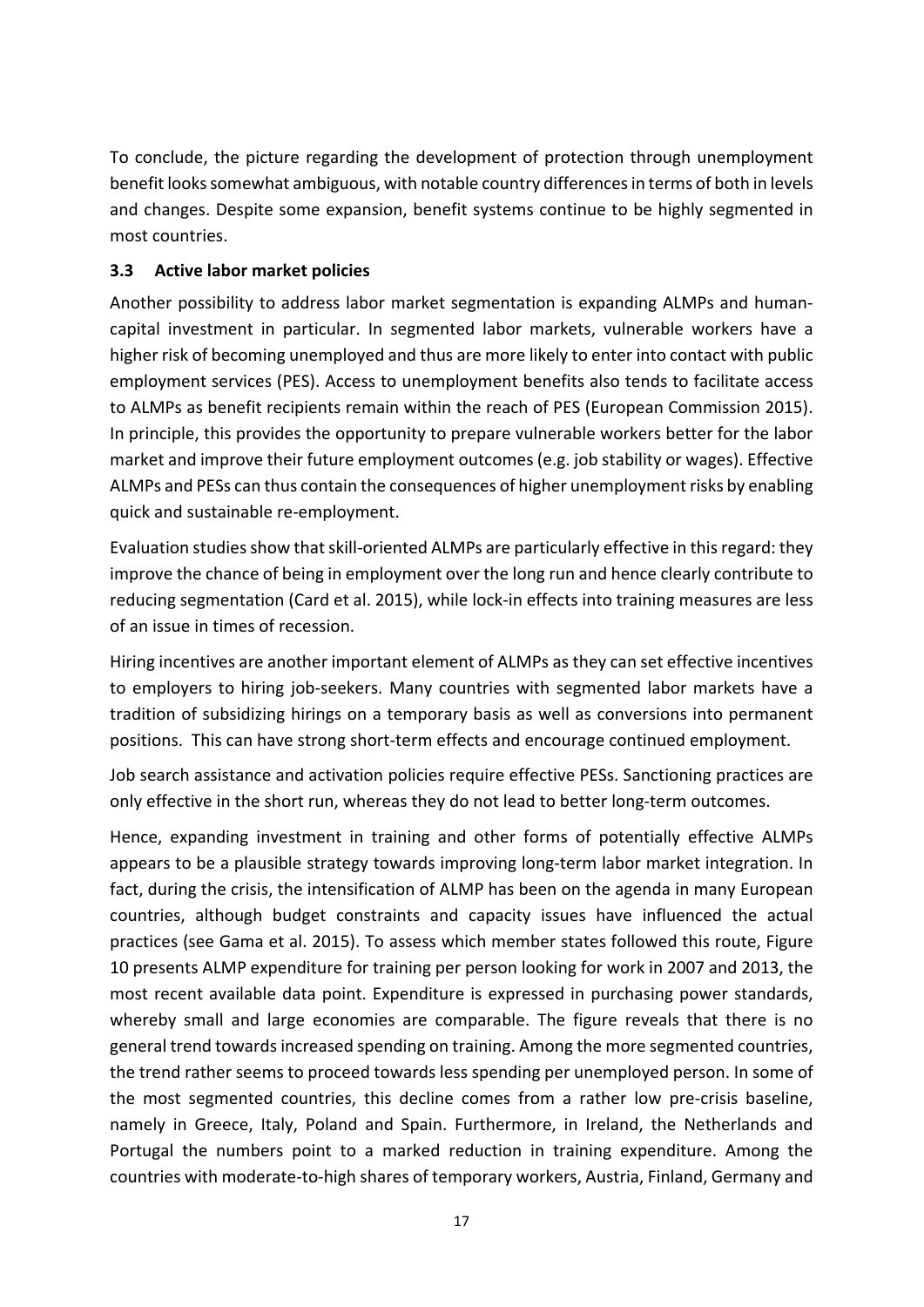Sweden have increased training expenditure. In sum, we cannot identify a clear trend towards more investment and training. Similar trends can also be identified when looking into participation data.



**Figure 10**: Training expenditure per person looking for work 2007 and 2013 in PPS

**Source:** Eurostat LMP database.





**Source:** Eurostat LMP database.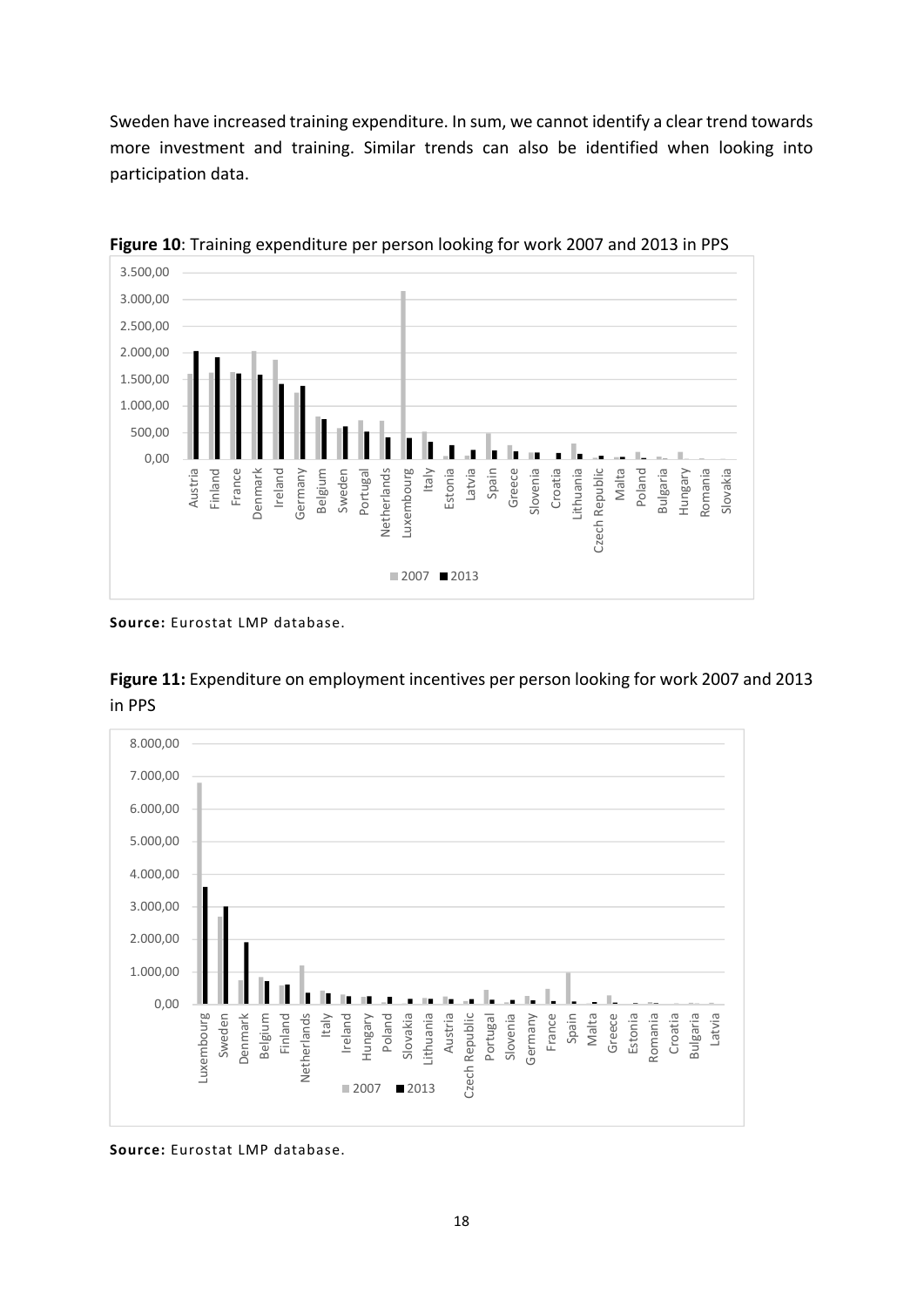In a similar fashion, spending on hiring incentives per jobseeker (as classified in the LMP database) was more limited in 2013 in most countries as compared to 2007, with Sweden and Denmark being the only notable exceptions.

PESs have also grown in importance, albeit falling short of providing sufficient individualized support in situations of high caseloads typically observed in countries with steeply increasing unemployment rates. Many countries have also reformed their PES structures over recent years, e.g. France and the UK. Regarding expenditure per unemployed, spending only increased in Germany (with a declining number of unemployed in the denominator), Denmark, Sweden and Estonia. It was neither increased nor stabilized in those countries with high unemployment and segmented labor markets such as Greece, Italy, Portugal and Spain.





**Source:** Eurostat LMP database.

In particular, mobility-enhancing measures such as training, hiring incentives and intensive job counselling can help to reduce the risk of exclusion from employment. However, there are important limitations to the contribution of ALMPs towards tackling segmentation.

First, ALMP participation is always selectively allocated by the PES, whereby not all participants among the labor force will benefit to the same extent, while effective ALMPs – often allocated to the 'best risk' unemployed – may simply privilege some job-seekers over others, effectively creating an additional element of segmentation. This is particularly relevant in situations with high and increasing caseloads of job-seekers.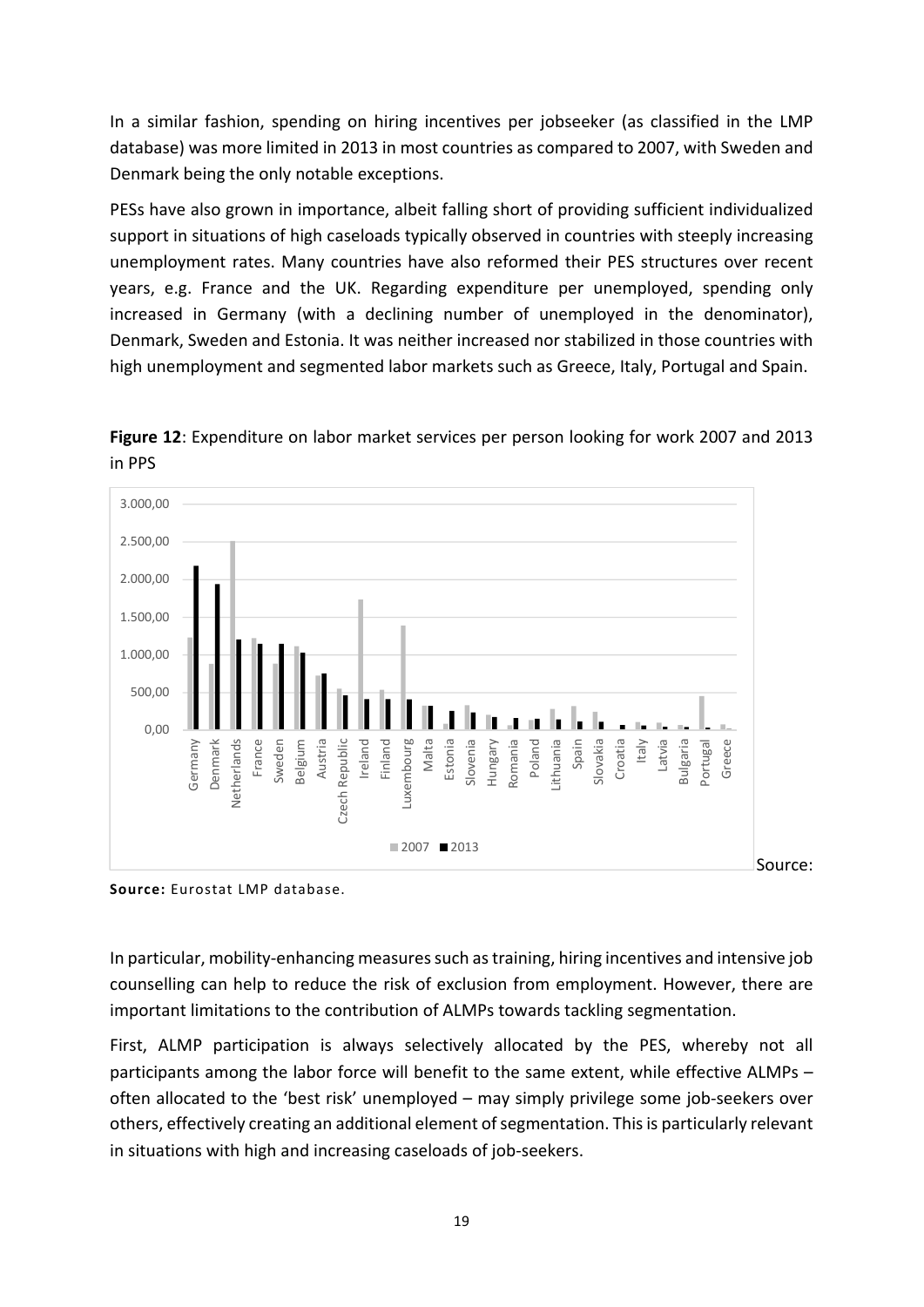Second, training the unemployed is most useful for persons with rather low or deteriorated skills, such as in the case of the long-term unemployed. It is more doubtful how effective it is for young people with recent educational experiences and those who have frequent employment spells in the form of temporary employment. European data shows that workers with low-skills – the prime beneficiaries of training – reflect the minority of all temporary workers in all countries (despite accounting for considerable shares in some segmented labor markets, most notably Portugal and Spain). Quite to the contrary, in some countries a sizable share of the temporary workers is highly skilled, as Figure 13 shows. Usually between one‐ quarter and one‐third of all temporary workers have tertiary education and this group is unlikely to benefit from ALMP intervention in the form of additional training.



**Figure 13**: Composition of temporary workers by educational attainment, 2014

**Source:** Eurostat (2015).

Third, temporary, targeted hiring incentives may only provide limited relief as it may also result in churning, aggravating the problem of excessive turnover among labor market entrants or those with longer sequences of temporary jobs, particularly when the macroeconomy is in a critical status and employment protection for permanent workers is rigid.

National policy‐makers should thus carefully evaluate the mobility patterns of people with different skill backgrounds to decide which groups should actually be targeted by training and hiring incentives (which are rather costly policy interventions). In sum, ALMPs can make a considerable contribution to improving long‐term labor market integration, although, they are not a general remedy for segmentation particularly in countries where there are insufficient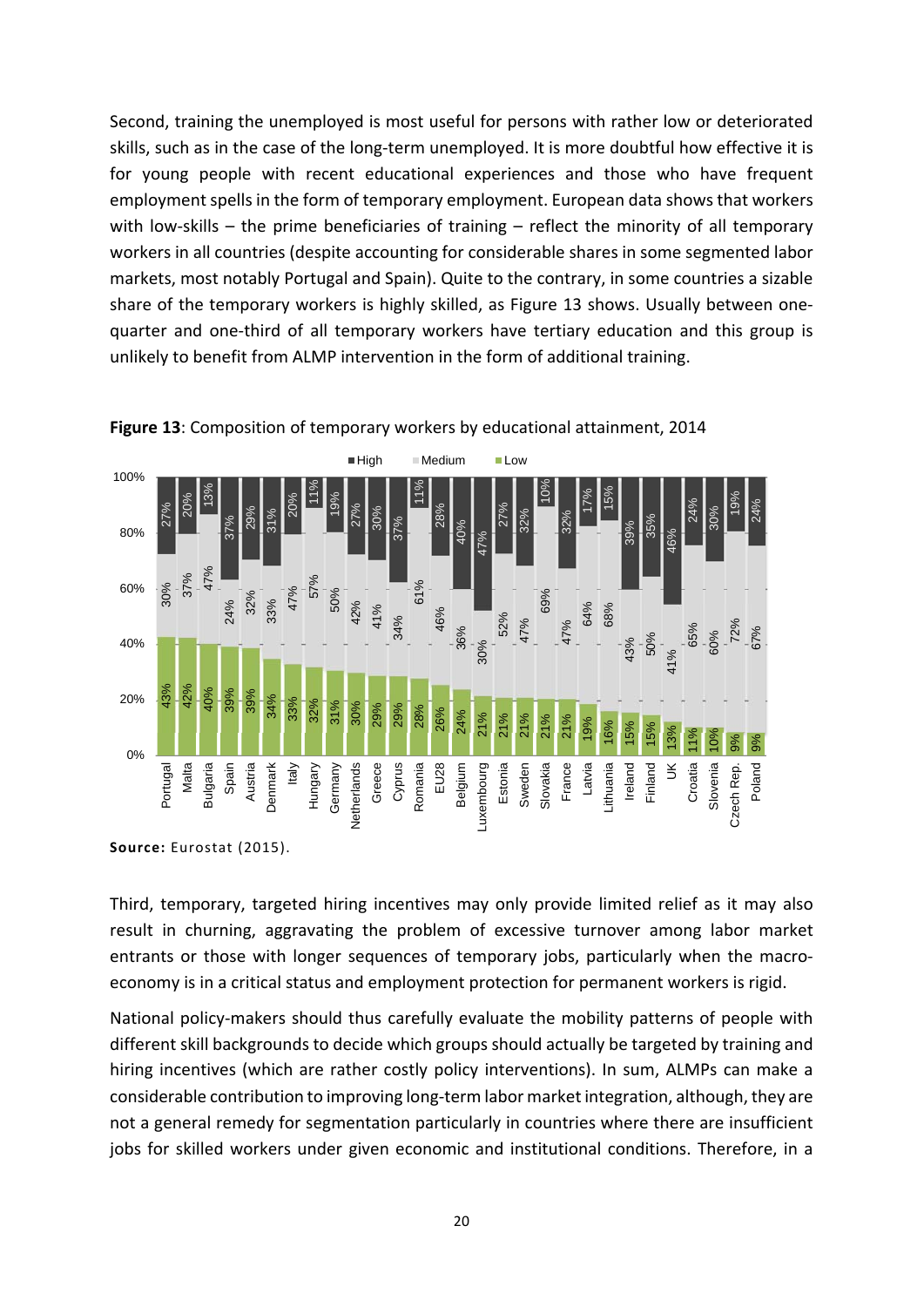situation of recession and austerity, ALMP may not be particularly effective in shortening average unemployment.

## **3.4 Complementarities**

Complementary channels of flexibility play an important role, both at the conceptual level and with respect to observable reform trajectories. Internal flexibility by way of working-time adjustments and internal reorganization can help to stabilize employment and avoid job losses in times of crisis. Collective bargaining – particularly concerning wages – is also an important factor influencing job creation and job stability.

The use of temporary workers reflects employers' need for numerical flexibility. However, adapting staff levels is only one way to achieve it. A functional equivalent to hiring and firing is internal numerical flexibility; for instance, in the form of working-time accounts. Such accounts allow accumulating surpluses (or deficits), which are compensated with time off (overtime) later on. As such, working‐time accounts help employers to respond to workload fluctuation by using temporary workers. Germany is often cited as an example with working‐ time flexibility having greatly increased in the past decades (Eichhorst and Marx 2011) and playing an important role in reducing the impact of the crisis on jobs (in conjunction with government subsidies in the form of a short-time work scheme). It also should be stressed that the availability of working‐time flexibility in Germany complements (and possibly limits) the use of temporary employment without making it entirely redundant. In fact, during the 2008/09 crisis, working‐time adjustments could stabilize employment of about 350,000 workers in the core manufacturing workforce while the marginal workforce – comprising temporary agency workers – was reduced by a similar number. Hence, internal flexibility was combined with external flexibility, mirroring the existing segmentation of the German labor market.

Working-time flexibility is difficult to induce through public policy and it rather depends on firm-level practices and industrial relations. The feasibility and spread of such practices also strongly depends on the sector and the size of firms. It is thus better to examine actual firm practices rather than legislation. Figure 14 presents the shares of companies with ten employees or more that allow their workers to accumulate overtime. Admittedly, this is only a crude indicator that says nothing about management's and workers' discretion in using accumulated hours, although it provides a rough picture of how widespread flexible working time is in the member states.

The results reveal considerable variation in the use of flexible working time (although this can be partly related to different composition of national economies by sector and firm size). Interestingly, many countries with high shares of temporary employment rank in the bottom of the distribution and show a recent decline in the use of working‐time accounts, including Croatia, Cyprus, Italy, Portugal and Spain. However, the fact that for instance Poland and Sweden combine a wide spread of working-time flexibility with very high shares of temporary employment underlines that such flexibility is not a remedy against segmentation per se. Further research will be necessary to determine which forms of working-time flexibility exactly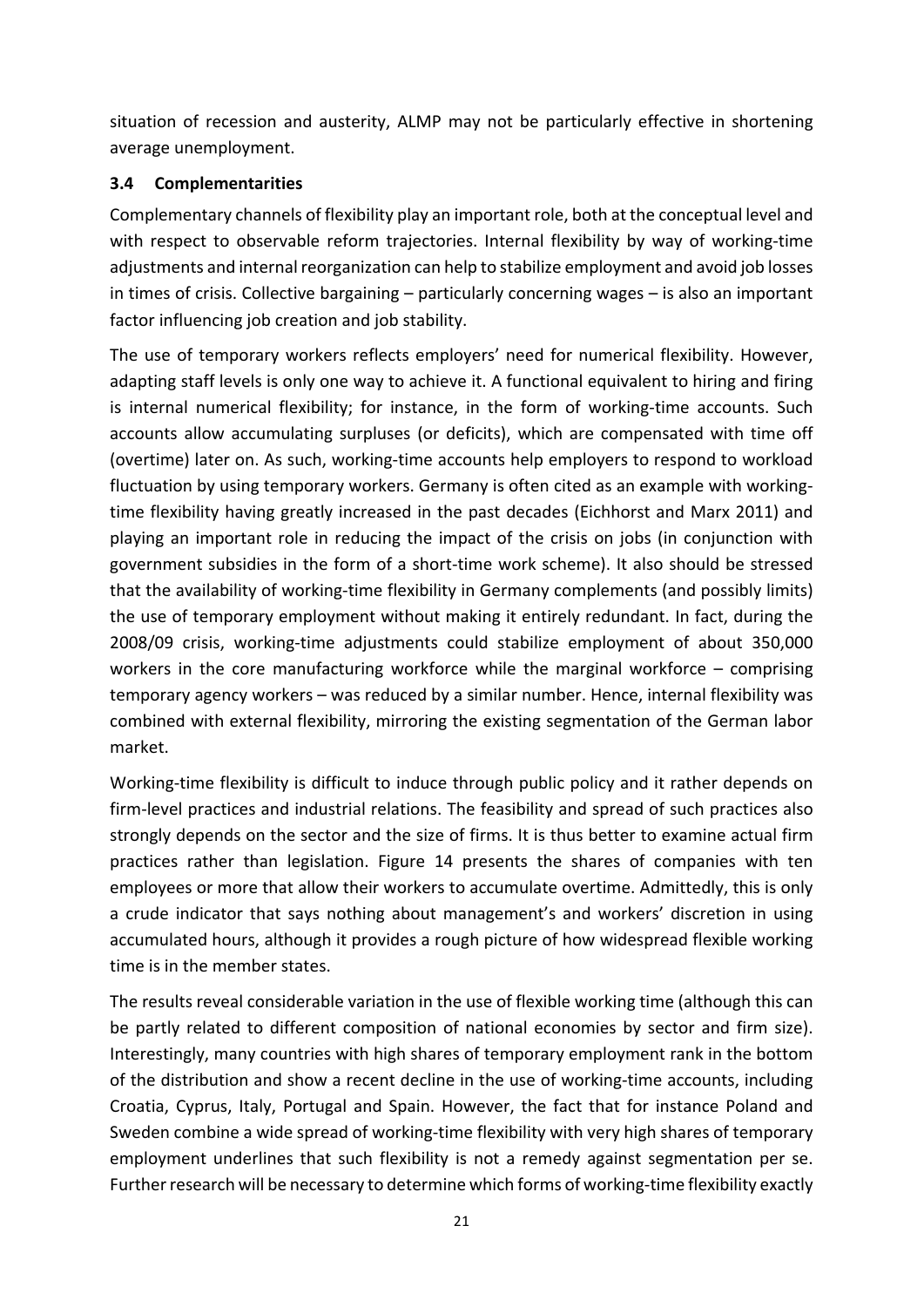provide alternatives to temporary employment. Nonetheless, it seems clear that internal and external flexibility are linked, and that developing internal flexibility does not necessarily prevent a segmentation between the core and margin.



**Figure 14:** Percentage of companies that allow employees to use accumulated overtime for days off in 2009 and 2013

Source: Own calculations based on 2009 and 2013 rounds of European Company Survey (European Foundation for the Improvement of Living and Working Conditions 2010; 2015). **Note:** The surveys cover companies with ten or more employees.

## **4 Challengesfacing Member Statesin addressing labor marketsegmentation**

In this section, we briefly point to the challenges that policy‐makers face in reducing labor market segmentation, which can be grouped into three categories.

*Political preferences*: if segmentation is addressed though reducing the social rights of 'insiders', it can be difficult to organize democratic majorities for such proposals. EPL is a case in point, whereby it is unsurprising that deregulation only took place under severe reform pressure. Moreover, expanding social protection for vulnerable workers could be met with resistance from the majority with a low unemployment risk (the net payer) owing to the considerable costs of such reforms. However, it also should be noted that the political economy literature greatly exaggerates the extent to which public opinion is divided between insiders and outsiders. There is considerable solidarity acrossthe insider‐outsider divide (Marx 2015), to which policy‐makers can appeal.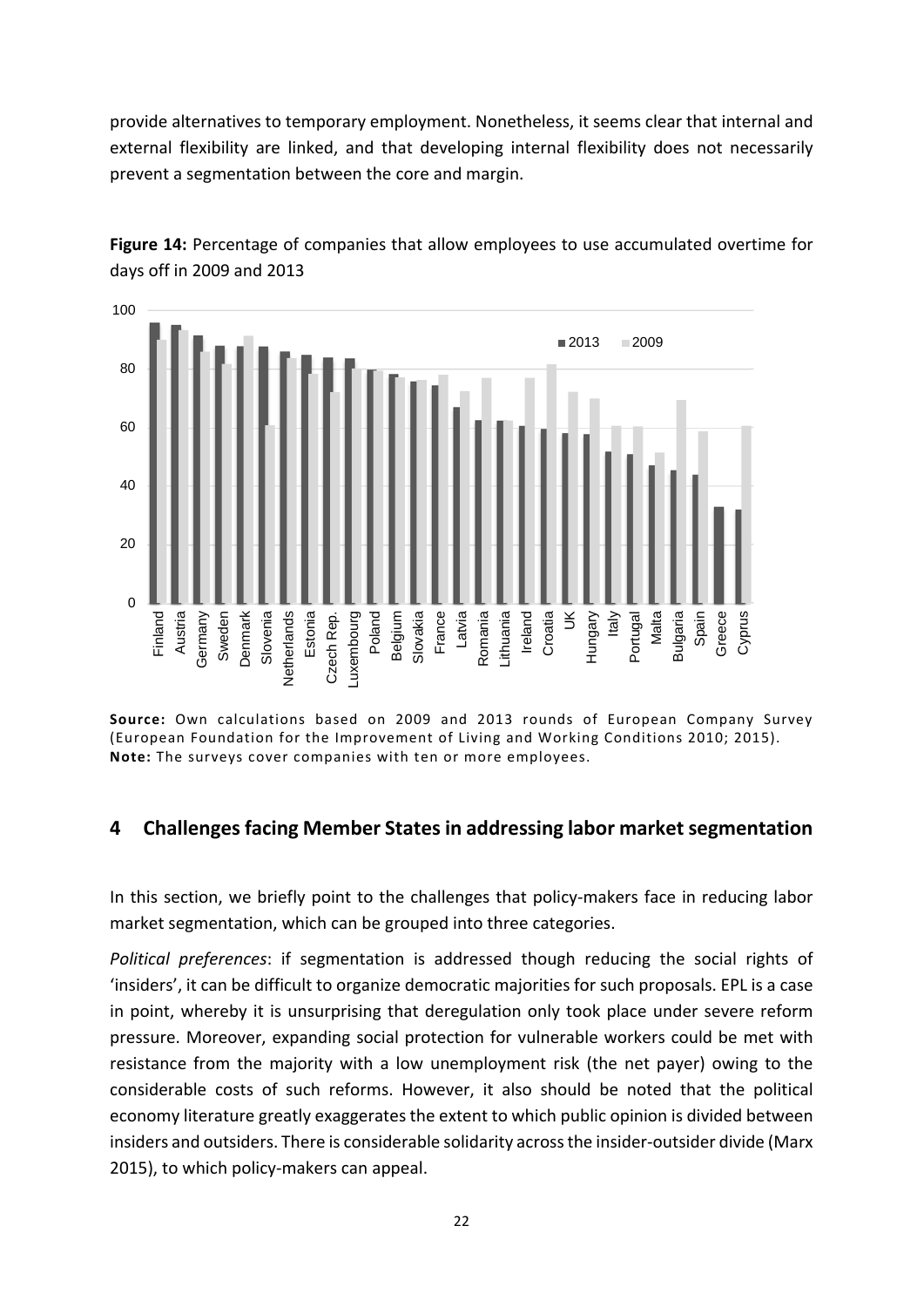*Macro‐economy and budget constraints*: as explained above, in some countries there simply seems to be insufficient labor demand to offer secure jobs to the entire workforce. In a context of high unemployment and economic uncertainty, it is understandable if workers and policy‐ makers view temporary employment as the lesser of two evils. The situation is exacerbated by the fact that that (political and economic) room for stimulating the economy is very limited in the context of the European debt crisis. Apart from EPL and industrial relation reforms, substantially improving the situation of the unemployed and temporary workers costs money: in the form of training for those with insufficient skills, wage subsidies, decent jobs in the public sector and adequate social protection (against unemployment and in old age). Needless to say, funding such reformsis particularly challenging in times of austerity. Policy‐makers will have to look for waysto make employers contribute to the social costs of their hiring practices, without making temporary contracts so expensive that hiring is discouraged.

*Evasion and non‐compliance*: it is a reasonable assumption that employers will alwayslook for legal loopholes to reduce labor costs. Despite little systematic knowledge, anecdotal evidence from countries such as France, Italy and Spain also suggests that there is considerable noncompliance with labor law and that labor inspectorates are insufficiently equipped to deal with this situation. Hence, re-regulation of temporary employment might either be ineffective (if compliance is low) or employers will respond by relying on other precarious forms of employment. In many member states, a trend towards even more unregulated (economically dependent) self‐employment or 'contracts for work and labor' already seems to be emerging. Another risk is that employers respond to stricter regulation with undeclared work, which would imply strong precariousness and loss of tax revenues. Regulation regarding these forms of employment has to be designed in a careful and smart way, minimizing incentives for circumvention.

# **5 Conclusions and points for discussion**

The positive message of this report is that, in the aftermath of the 2008/09 crisis and rising youth unemployment, EU member states have started to take the issue of segmentation more seriously. There are plenty of policy initiatives with the goal of overcoming labor market divides, although the more pessimistic message is that they have achieved little success to date: temporary employment keeps rising and youth unemployment remains worryingly high. Admittedly, it is probably too early to evaluate some of the very recent reforms, also given the difficult macro‐economic environment. Nonetheless, one should also consider the possibility that the stepstaken so far are insufficient to substantially improve the labor market situation.

Accordingly, which policy options exist and how suitable are they against the background of the identified challenges?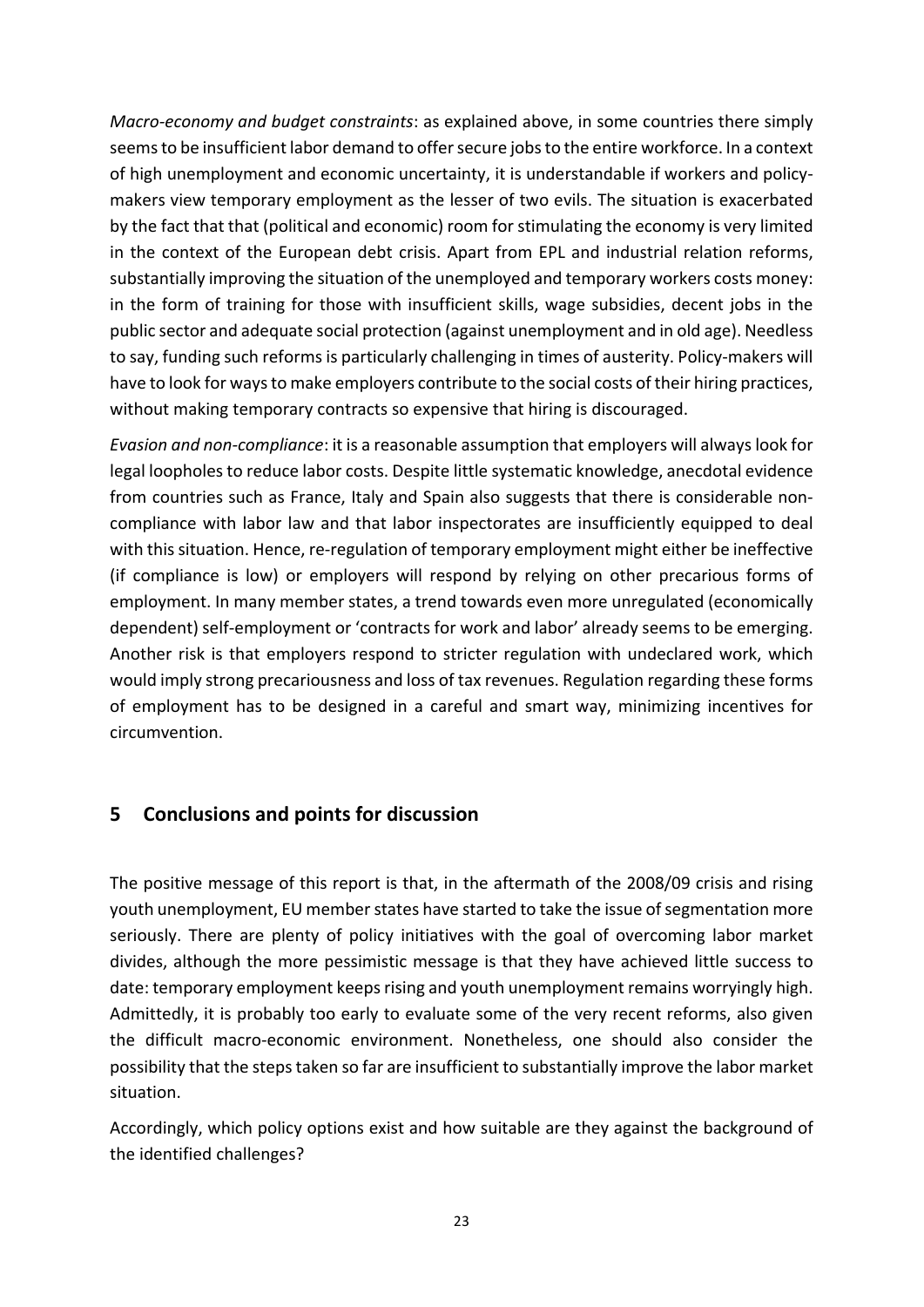While banning or prohibitively regulating temporary contracts might appear as a solution, there is clear evidence that temporary employment can serve as a bridge to permanent jobs. Eliminating this option would also create strong incentivesto use potentially more 'precarious' types of work such as economically dependent self‐employment. Indeed, there is little doubt that negative repercussions of temporary employment are dwarfed by the devastating socio‐ psychological as well as political effects of long‐term unemployment. To the extent that temporary contracts serve as entry points into the labor market for young workers or long‐ term unemployed, banning them probably does more harm than good.

Another frequently proposed policy solution is the deregulation of permanent contracts. This solution definitively has some value since it would remove the labor market rigidity that leads to a visibly unfair distribution of job security and market risks and limits transition possibilities to permanent jobs. Under such a regime, permanent contracts would be less permanent, although the reliance on temporary contracts would also decline. Hence, a vulnerable worker would not be less vulnerable if his or her temporary contract is replaced with a flexible 'permanent' employment contract, although the chance of being hired (and eventually dismissed) on a permanent contract would be higher. However, if deregulation does not go far enough, incentives to hire on temporary contracts remain. Member states will thus have to try to find a moderate level of EPL that balances both goals, whereby recent EPL reforms can be interpreted as steps in this direction. Similar reservations can be formulated for the frequently proposed "single‐employment contract". Here, the idea is to replace temporary and permanent contracts with a unified legal framework in which dismissal protection is phased‐in with tenure. However, the problem is that such a framework produces thresholds in dismissal costs below that employers' prefer to replace a worker with a new one whose protection starts from zero. This effectively means that newly recruited workers still face the same insecurity, at least for some time. In addition, if thresholds are implicit and employer‐ specific, workers do not even know how long they can stay with the firm and when they make a transition into secure employment. Depending on how the single-employment contract is modelled, it is quite possible that it makes the situation of workers with short tenure even more precarious than it would be on a temporary contract. Finally, in the real-world situation, it is difficult to imagine an arrangement without any option to have temporary contracts under certain conditions, meaning that some duality will remain.

A factor that can mitigate effects of temporary contractsisthe prospect of making a successful transition into stable employment. On the other hand, temporary contracts are a real social and political problem if workers see themselves in a 'dead end'. For policy-makers, this means that ALMPs (and training in general) should be at the core of any strategy to improve the situation of low‐skilled temporary workers who frequently experience unemployment. At least in countries with relatively well-functioning labor markets, governments should make every effort to ensure that lacking or obsolete skills do not 'trap' workers in chains of unemployment and precarious jobs. However, such efforts are somewhat less promising in countries where there are insufficient jobs, even for university graduates. The use of subsidies to encourage conversions of temporary into permanent contracts is a plausible and quite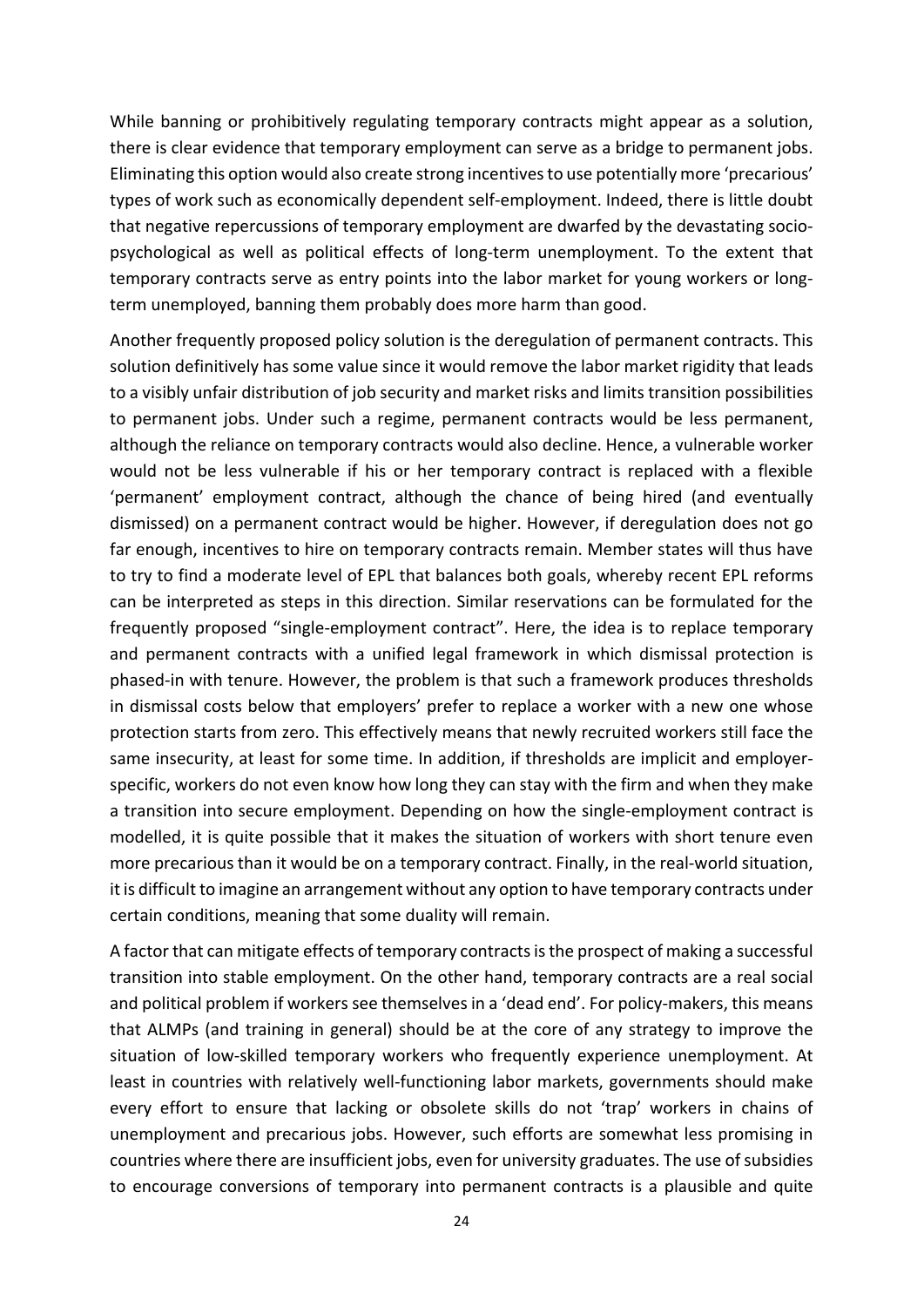widely used alternative, although it needs careful monitoring and evaluation. However, we can expect that mobility‐enhancing investments in human capital are most promising if employment protection is reformed in a way whereby mobility is encouraged and transitions to long‐term employment are facilitated.

Another important concern for policy‐makers should be avoiding multiple disadvantages through the welfare state. The modernization of unemployment and pension systemstowards more universal schemes would not only improve the socio-economic situation of temporary workers but also increase the legitimacy of the dual employment model. If society compensates temporary workers for their higher risk by offering decent and accessible social security, this could lessen feelings of political marginalization or exclusion. As the fiscal situation in most affected member states does not leave much leeway for social policy expansion, the politics necessary for such changes are complex and probably involve zero-sum conflicts. However, the recent Italian reformstowards more universal unemployment benefits demonstrate that these are not insurmountable hurdles.

However, an important objection to 'fixing' the temporary employment issue with social benefits and labor market policies is that turnover costs are shifted from employers to society. Another way of compensating temporary workers for their risk is granting them 'insecurity bonuses', as achieved in France in the form of the *prime de précarité*. In thissystem, employers have to pay a bonus to the worker (amounting to ten per cent of the total gross wage paid under the contract) if the employment relationship is not continued after the contract has expired. As mentioned, since 2013 there has also been a higher employer contribution rate to the unemployment insurance fund in case of short fixed‐term contracts. This system ensures that employers contribute to the social costs of their hiring practices and increases incentives to use temporary contracts responsibly. In addition, it might reduce the perception among temporary workers being disadvantaged in several dimensions(unemployment risk and lower wages). For such a system to be effective, it would be important that, first, the bonus is sufficiently high to substantively affect employers' incentives and workers' material situation (albeit without totally discouraging hiring). Second, it hasto be ensured that there are no legal loopholes that allow circumventing the bonus. Third, – and a more general point – the equalpay principle hasto be vigorously enforced through monitoring by unions and labor inspectors as well as through severe sanctions in case of non‐compliance; otherwise, employers can cancel out the insecurity bonus by lowering temporary workers' wages, a practice that already seems to be widespread.

An alternative way to provide temporary workers with employer-financed social security is the Austrian *Mitarbeitervorsorgekassen*. In 2003, severance payments were replaced with a system in which employers contribute on a monthly basis to an account for each worker. When the employment relationship is terminated, workers can withdraw the money from their account (instead of a severance payment) or carry it over to their next job and use it as pension savings. An advantage of this model is that also self-employed can be integrated, which is the case in Austria since 2008. Besides providing additional financial security to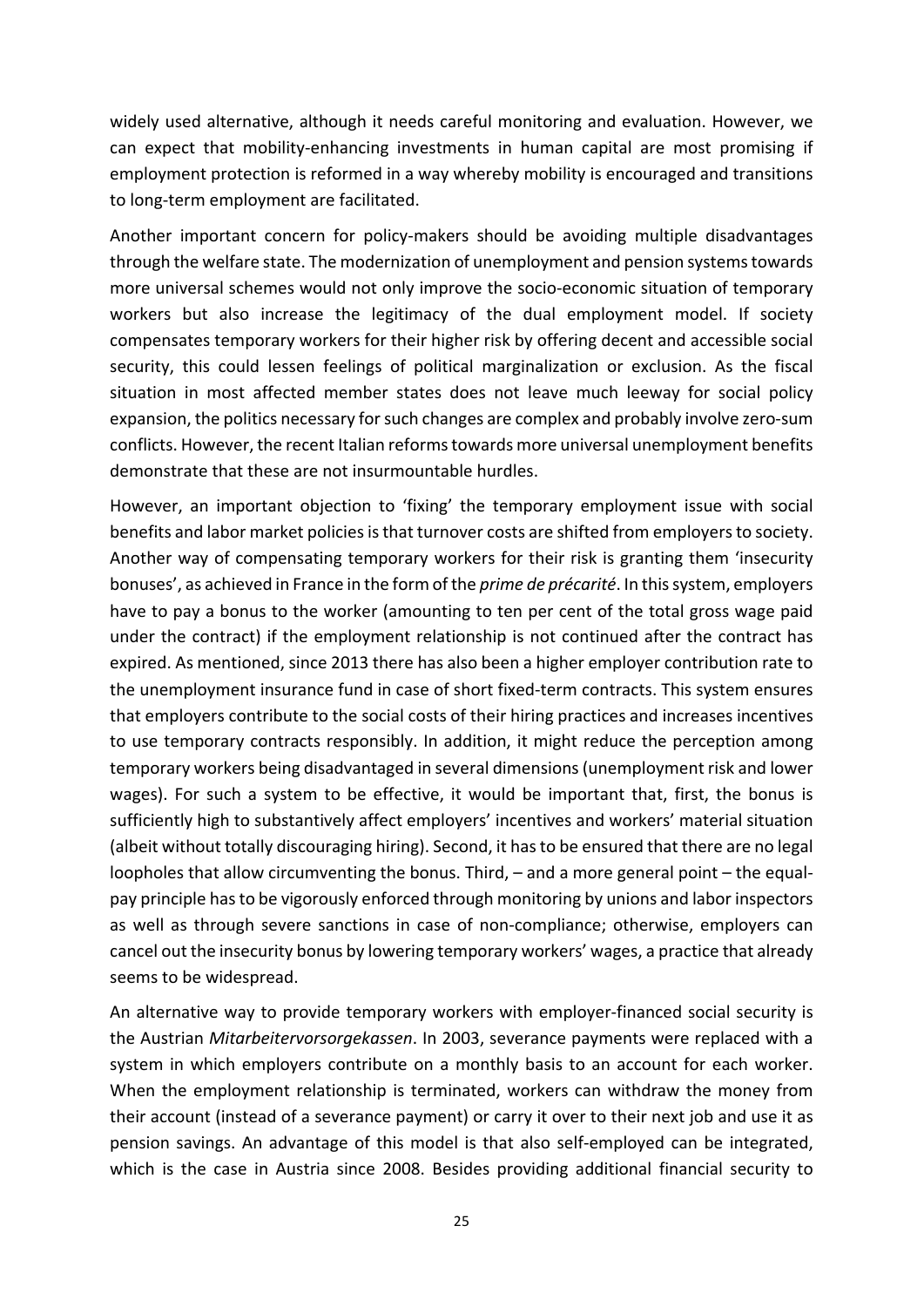insecure workers, the system also overcomes stark differences in separation costs. However, one has to note that there is no incentive to employers to refrain from dismissals.

There is no magical formula to address labor market segmentation, with fiscal, economic and political circumstances significantly limiting room for maneuvre. Member states should nonetheless continue to carefully modernize labor law and welfare states, even if it is only possible in an incremental way. Radical deregulation of permanent contracts or re‐regulating of temporary contracts should be avoided. Policy-makers should also resist the temptation to cut ALMPs and training programs in particular. Given its favorable long‐term consequences, training programs targeted at the most needy should be an important pillar in any strategy to address segmentation. Member states should continue to experiment with fiscal incentives to convert temporary into permanent contracts, while carefully evaluating the schemes and making their survival conditional upon success. Finally, it will be important to move towards a better social protection of temporary workers. For economic and symbolic reasons, employers will have to make a relevant contribution to this. Austria, France and Italy exemplify different approaches that could be developed into more broadly applicable strategies to address segmentation.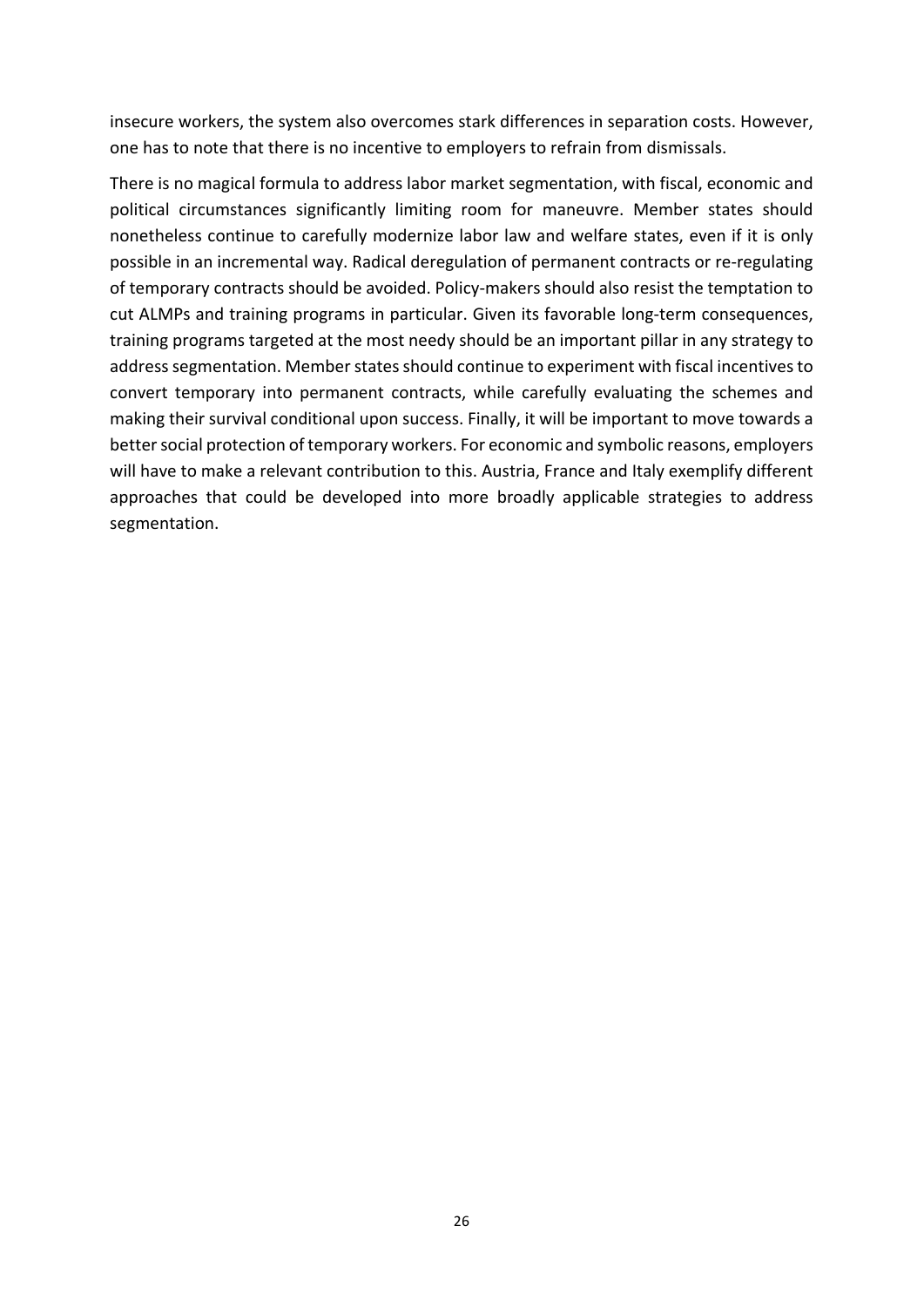#### **References**

- Benach, J., Vives, A., Amable, M., Vanroelen, C., Tarafa, G., & Muntaner, C. (2014). Precarious employment: Understanding an emerging social determinant of health, *Annual Review of Public Health,* 35(1), 229–253.
- Berton, F., Richiardi, M., & Sacchi, S. (2012). *The political economy of work security and flexibility: Italy in comparative perspective*. Bristol: Policy.
- Berton, F., Richiardi, M., & Sacchi, S. (2015). Non‐standard work, low‐paid work and employment dynamics in Italy: evidence from an occupational perspective. In W. Eichhorst & P. Marx (Eds.), *Non‐standard employment in post‐industrial labour markets: An occupational perspective*. Cheltenham: Edward Elgar.
- Boeri, T. (2011). Institutional reforms and dualism in European labor markets. In D. Card & O. Ashenfelter (Eds.), *Handbook of Labor Economics.* Amsterdam: Elsevier.
- Boeri, T., & Garibaldi, P. (2007). Two tier reforms of employment protection: A honeymoon effect? *Economic Journal, 117*(521), F357–F385.
- Card, D., Kluve, J., & Weber, A. (2015). What works? A meta analysis of recent active labor market program evaluations, *IZA Discussion Paper*, No. 9236.
- Clasen, J., & Clegg, D. (2011). Unemployment protection and labour market change in Europe: Towards 'triple integration'? In J. Clasen & D. Clegg (Eds.), *Regulating the risk of unemployment: National adaptationsto post‐industrial labour marketsin Europe*. Oxford: Oxford University Press.
- De Cuyper, N., de Jong, J., De Witte, H., Isaksson, K., Rigotti, T., & Schalk, R. (2008). Literature review of theory and research on the psychological impact of temporary employment: Towards a conceptual model. *International Journal of Management Reviews, 10*(1), 25– 51.
- Eichhorst, W. (2014). Fixed‐term contracts. *IZA World of Labor*.
- Eichhorst, W., & Marx, P. (2011). Reforming German labour market institutions: A dual path to flexibility. *Journal of European Social Policy, 21*(1), 73–87.
- European Commission (2015): Employment and Social Developments in Europe 2014. Luxembourg: Publications Office of the European Union.
- European Commission (2016): Employment and Social Developments in Europe 2015. Luxembourg: Publications Office of the European Union.
- European Foundation for the Improvement of Living and Working Conditions (2015). *European Company Survey, 2013*. UK Data Service. SN: 7735, http://dx.doi.org/10.5255/UKDA‐SN‐7735‐1.
- European Foundation for the Improvement of Living and Working Conditions(2010). *European Company Survey, 2009*. UK Data Service. SN: 6568, http://dx.doi.org/10.5255/UKDA‐SN‐ 6568‐1.
- Eurostat (2015). LFS Series Detailed annual survey results, http://ec.europa.eu/eurostat/data/database.